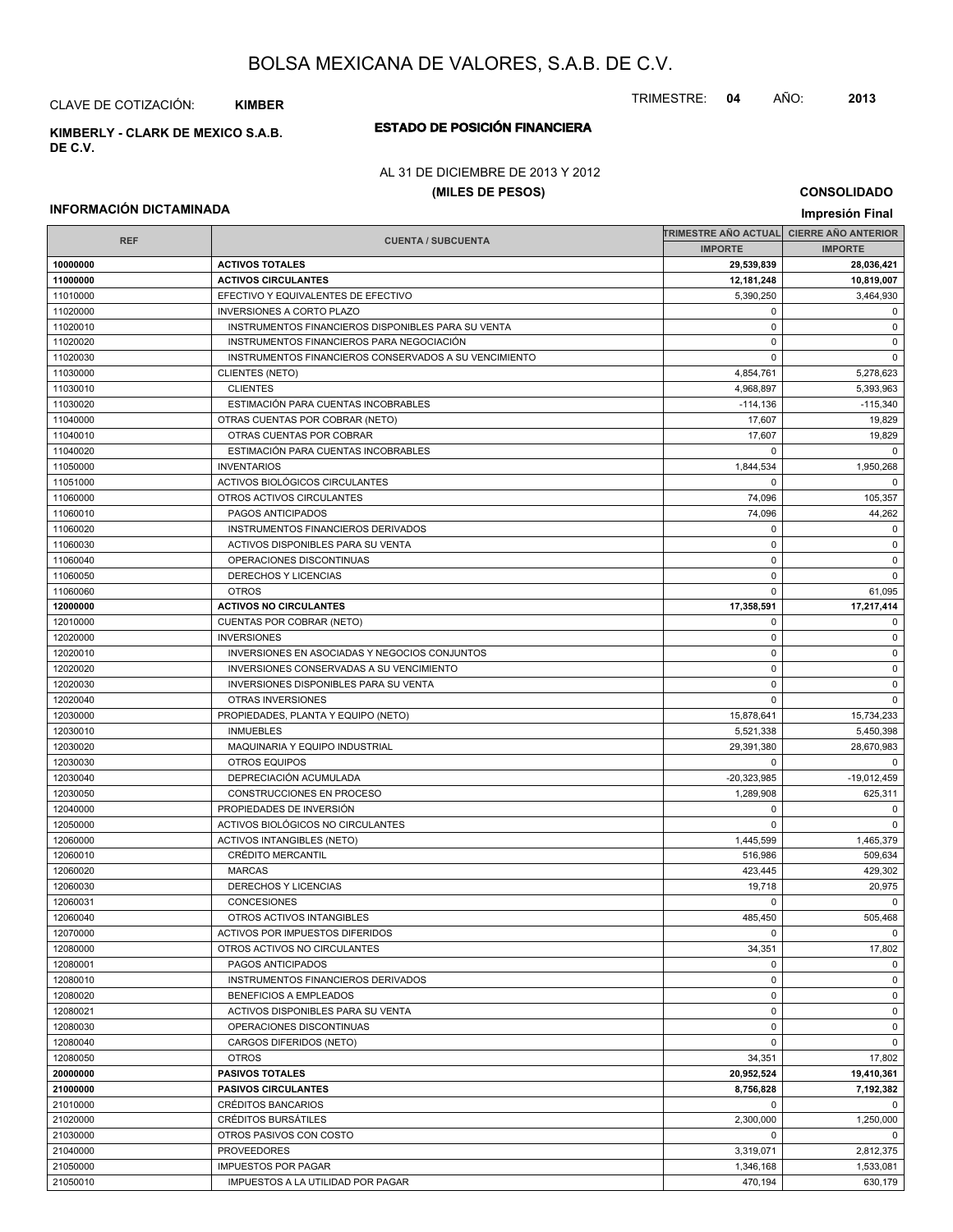CLAVE DE COTIZACIÓN: **KIMBER**

**ESTADO DE POSICIÓN FINANCIERA KIMBERLY - CLARK DE MEXICO S.A.B. DE C.V.**

#### AL 31 DE DICIEMBRE DE 2013 Y 2012

#### **(MILES DE PESOS)**

**CONSOLIDADO Impresión Final**

#### **INFORMACIÓN DICTAMINADA**

|            |                                                                                          | TRIMESTRE AÑO ACTUAL CIERRE AÑO ANTERIOR |                |
|------------|------------------------------------------------------------------------------------------|------------------------------------------|----------------|
| <b>REF</b> | <b>CUENTA / SUBCUENTA</b>                                                                | <b>IMPORTE</b>                           | <b>IMPORTE</b> |
| 21050020   | OTROS IMPUESTOS POR PAGAR                                                                | 875,974                                  | 902,902        |
| 21060000   | OTROS PASIVOS CIRCULANTES                                                                | 1,791,589                                | 1,596,926      |
| 21060010   | <b>INTERESES POR PAGAR</b>                                                               | 102,960                                  | 79,206         |
| 21060020   | INSTRUMENTOS FINANCIEROS DERIVADOS                                                       | 0                                        | $\mathsf 0$    |
| 21060030   | <b>INGRESOS DIFERIDOS</b>                                                                | $\mathbf 0$                              | $\mathbf 0$    |
| 21060050   | BENEFICIOS A EMPLEADOS                                                                   | 1,085,471                                | 1,006,832      |
| 21060060   | <b>PROVISIONES</b>                                                                       | 184,243                                  | 141,160        |
| 21060061   | PASIVOS RELACIONADOS CON ACTIVOS DISPONIBLES PARA SU VENTA CIRCULANTES                   | 0                                        | 0              |
| 21060070   | OPERACIONES DISCONTINUAS                                                                 | $\mathbf 0$                              | $\mathbf 0$    |
| 21060080   | <b>OTROS</b>                                                                             | 418,915                                  | 369,728        |
| 22000000   | PASIVOS NO CIRCULANTES                                                                   | 12,195,696                               | 12,217,979     |
| 22010000   | <b>CRÉDITOS BANCARIOS</b>                                                                | $\mathbf 0$                              | $\mathbf{0}$   |
| 22020000   | <b>CRÉDITOS BURSÁTILES</b>                                                               | 10,177,845                               | 9,978,834      |
| 22030000   | OTROS PASIVOS CON COSTO                                                                  | $\Omega$                                 | $\Omega$       |
| 22040000   | PASIVOS POR IMPUESTOS DIFERIDOS                                                          | 1,712,747                                | 1,847,104      |
| 22050000   | OTROS PASIVOS NO CIRCULANTES                                                             | 305,104                                  | 392,041        |
| 22050010   | INSTRUMENTOS FINANCIEROS DERIVADOS                                                       | 160,131                                  | 175,037        |
| 22050020   | <b>INGRESOS DIFERIDOS</b>                                                                | $\mathbf 0$                              | $\mathbf 0$    |
| 22050040   | <b>BENEFICIOS A EMPLEADOS</b>                                                            | 56,243                                   | 79,875         |
| 22050050   | <b>PROVISIONES</b>                                                                       | 0                                        | $\mathbf 0$    |
| 22050051   | PASIVOS RELACIONADOS CON ACTIVOS DISPONIBLES PARA SU VENTA NO CIRCULANTES                | $\Omega$                                 | $\mathbf 0$    |
| 22050060   | OPERACIONES DISCONTINUAS                                                                 | $\mathbf 0$                              | $\Omega$       |
| 22050070   | <b>OTROS</b>                                                                             | 88,730                                   | 137,129        |
| 30000000   | <b>CAPITAL CONTABLE</b>                                                                  | 8,587,315                                | 8,626,060      |
| 30010000   | CAPITAL CONTABLE DE LA PARTICIPACIÓN CONTROLADORA                                        | 8,587,315                                | 8,626,060      |
| 30030000   | <b>CAPITAL SOCIAL</b>                                                                    | 2.900.918                                | 2.913.821      |
| 30040000   | <b>ACCIONES RECOMPRADAS</b>                                                              | $\Omega$                                 | $\Omega$       |
| 30050000   | PRIMA EN EMISIÓN DE ACCIONES                                                             | $\Omega$                                 | $\mathbf 0$    |
| 30060000   | APORTACIONES PARA FUTUROS AUMENTOS DE CAPITAL                                            | 0                                        | $\mathsf 0$    |
| 30070000   | OTRO CAPITAL CONTRIBUIDO                                                                 | $\mathbf 0$                              | $\mathsf 0$    |
| 30080000   | UTILIDADES RETENIDAS (PERDIDAS ACUMULADAS)                                               | 5,847,545                                | 5,897,994      |
| 30080010   | <b>RESERVA LEGAL</b>                                                                     | 2,193                                    | 2,193          |
| 30080020   | OTRAS RESERVAS                                                                           | 0                                        | $\mathbf{0}$   |
| 30080030   | RESULTADOS DE EJERCICIOS ANTERIORES                                                      | 1,226,310                                | 1,755,453      |
| 30080040   | RESULTADO DEL EJERCICIO                                                                  | 4,619,042                                | 4,140,348      |
| 30080050   | <b>OTROS</b>                                                                             | $\mathbf 0$                              | $\mathbf 0$    |
| 30090000   | OTROS RESULTADOS INTEGRALES ACUMULADOS (NETOS DE IMPUESTOS)                              | $-161,148$                               | $-185,755$     |
| 30090010   | GANANCIAS POR REVALUACIÓN DE PROPIEDADES                                                 | 0                                        | $\mathbf 0$    |
| 30090020   | GANANCIAS (PERDIDAS) ACTUARIALES POR OBLIGACIONES LABORALES                              | $-57,033$                                | $-55,156$      |
| 30090030   | RESULTADO POR CONVERSIÓN DE MONEDAS EXTRANJERAS                                          | 7,976                                    | $-8,073$       |
| 30090040   | CAMBIOS EN LA VALUACIÓN DE ACTIVOS FINANCIEROS DISPONIBLES PARA SU VENTA                 | $\mathbf 0$                              | $\Omega$       |
| 30090050   | CAMBIOS EN LA VALUACIÓN DE INSTRUMENTOS FINANCIEROS DERIVADOS                            | $-112,091$                               | $-122,526$     |
| 30090060   | CAMBIOS EN EL VALOR RAZONABLE DE OTROS ACTIVOS                                           | 0                                        | $\mathbf 0$    |
| 30090070   | PARTICIPACIÓN EN OTROS RESULTADOS INTEGRALES DE ASOCIADAS Y NEGOCIOS<br><b>CONJUNTOS</b> | $\pmb{0}$                                | $\mathsf 0$    |
| 30090080   | OTROS RESULTADOS INTEGRALES                                                              | $\mathbf 0$                              | $\mathbf 0$    |
| 30020000   | CAPITAL CONTABLE DE LA PARTICIPACIÓN NO CONTROLADORA                                     | $\Omega$                                 | $\Omega$       |

TRIMESTRE: **04** AÑO: **2013**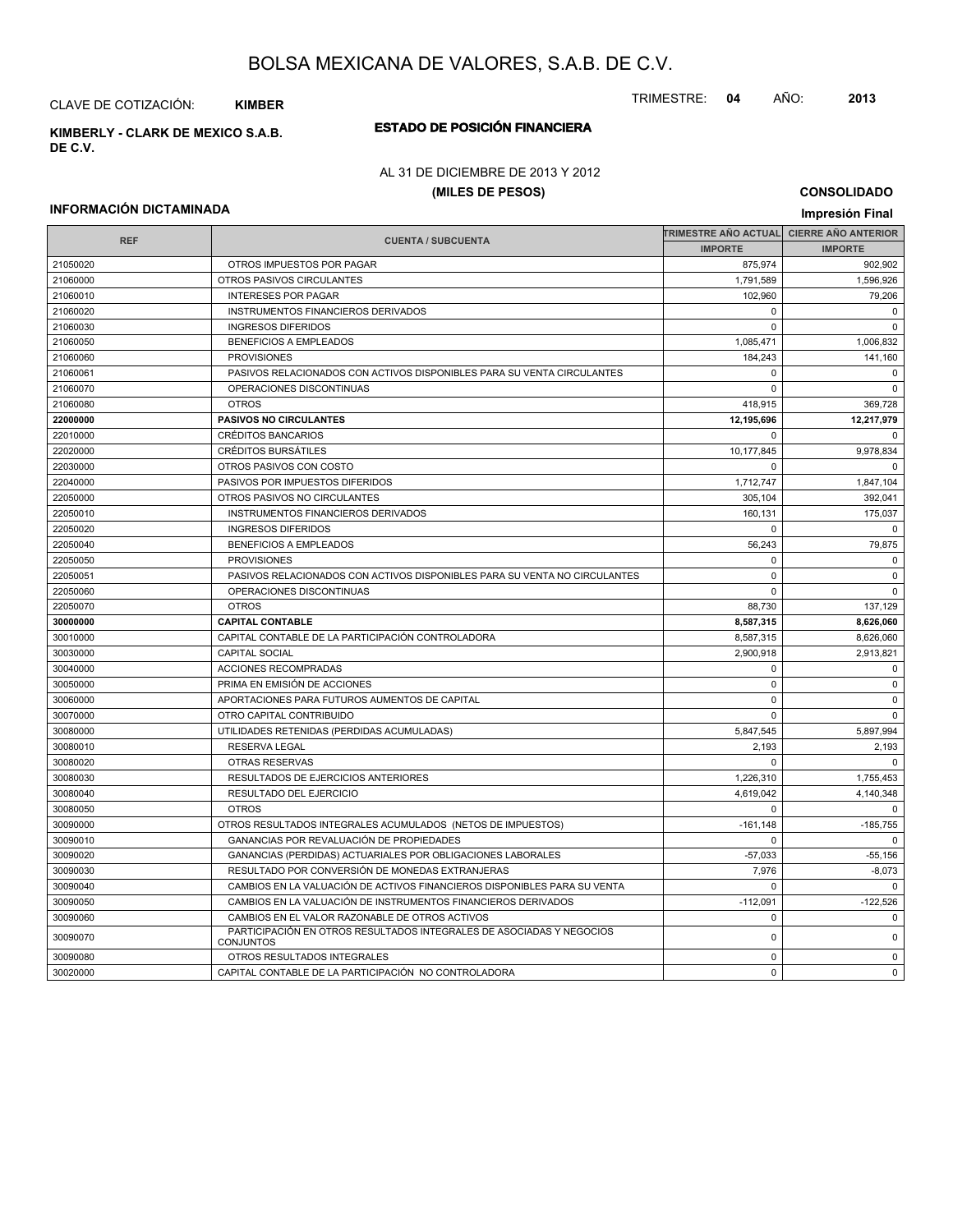### CLAVE DE COTIZACIÓN: **KIMBER**

**DE C.V.**

### **ESTADO DE POSICIÓN FINANCIERA KIMBERLY - CLARK DE MEXICO S.A.B. DATOS INFORMATIVOS**

#### AL 31 DE DICIEMBRE DE 2013 Y 2012

#### **(MILES DE PESOS)**

#### **CONSOLIDADO Impresión Final**

#### **INFORMACIÓN DICTAMINADA**

| <b>REF</b> | <b>CONCEPTOS</b>                            | TRIMESTRE AÑO ACTUAL | <b>CIERRE AÑO ANTERIOR</b> |
|------------|---------------------------------------------|----------------------|----------------------------|
|            |                                             | <b>IMPORTE</b>       | <b>IMPORTE</b>             |
| 91000010   | PASIVOS MONEDA EXTRANJERA CORTO PLAZO       | 1,869,869            | 1.513.969                  |
| 91000020   | PASIVOS MONEDA EXTRANJERA LARGO PLAZO       |                      | 0                          |
| 91000030   | CAPITAL SOCIAL NOMINAL                      | 8,531                | 8,569                      |
| 91000040   | CAPITAL SOCIAL POR ACTUALIZACIÓN            | 2,892,387            | 2,905,252                  |
| 91000050   | FONDOS PARA PENSIONES Y PRIMA DE ANTIGÜEDAD | 398.511              | 378,382                    |
| 91000060   | NUMERO DE FUNCIONARIOS (*)                  |                      | $\mathbf 0$                |
| 91000070   | NUMERO DE EMPLEADOS (*)                     | 2,654                | 2,618                      |
| 91000080   | NUMERO DE OBREROS (*)                       | 5,144                | 5,151                      |
| 91000090   | NUMERO DE ACCIONES EN CIRCULACIÓN (*)       | 3,127,349,476        | 3,141,259,525              |
| 91000100   | NUMERO DE ACCIONES RECOMPRADAS (*)          | 26,299,649           | 42,068,120                 |
| 91000110   | EFECTIVO RESTRINGIDO (1)                    |                      | 0                          |
| 91000120   | DEUDA DE ASOCIADAS GARANTIZADA              |                      | 0                          |

TRIMESTRE: **04** AÑO: **2013**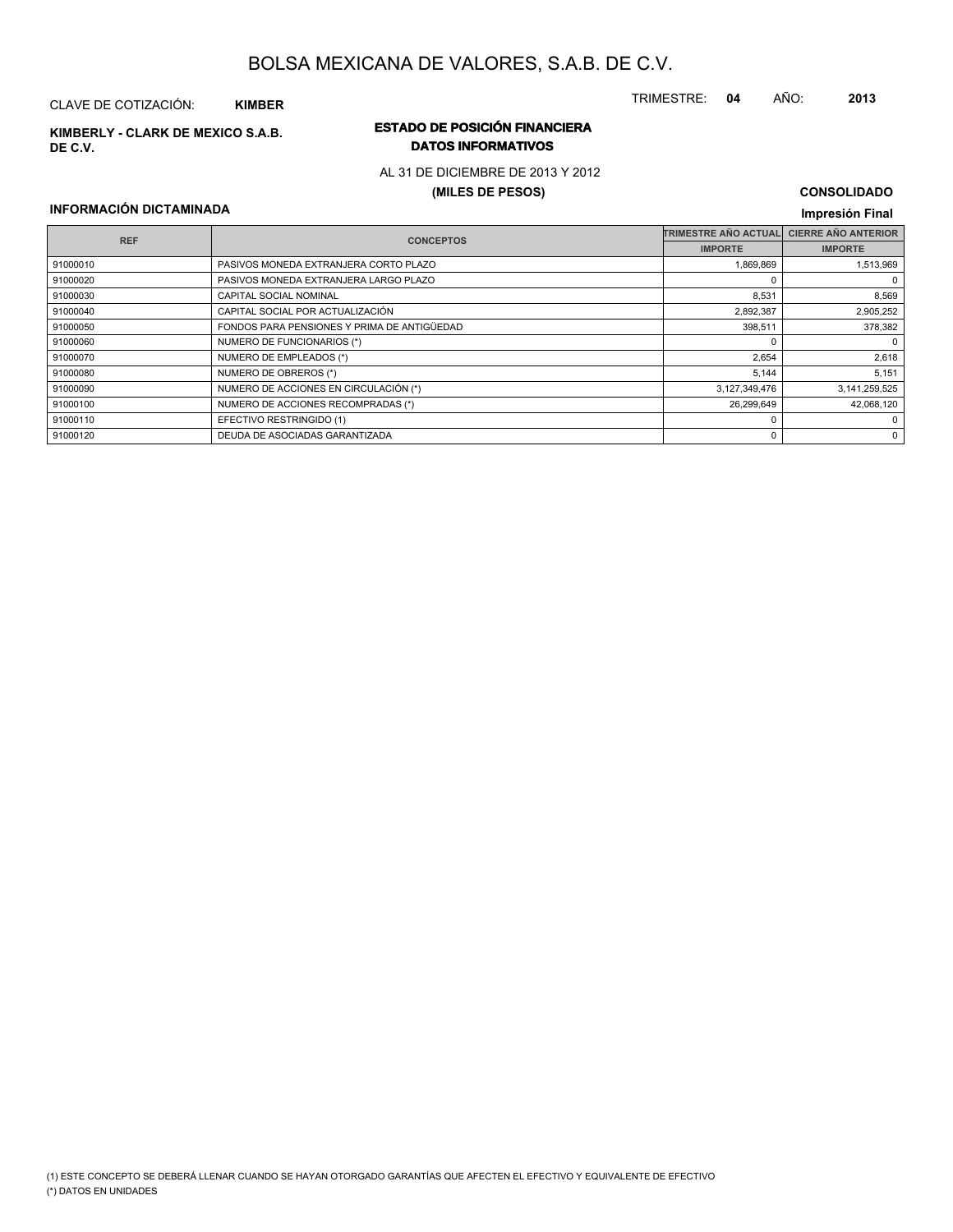**KIMBERLY - CLARK DE MEXICO S.A.B. DE C.V.** CLAVE DE COTIZACIÓN: **KIMBER** TRIMESTRE: **04** AÑO: **2013**

#### **ESTADOS DE RESULTADOS INTEGRALES**

#### **CONSOLIDADO**

#### POR LOS PERIODOS DE DOCE Y TRES MESES TERMINADOS AL 31 DE DICIEMBRE DE 2013 Y 2012

|                                       | (MILES DE PESOS)                                                              |                   |                  |                     | Impresión Final  |
|---------------------------------------|-------------------------------------------------------------------------------|-------------------|------------------|---------------------|------------------|
| INFORMACIÓN DICTAMINADA<br><b>REF</b> |                                                                               | <b>AÑO ACTUAL</b> |                  | <b>AÑO ANTERIOR</b> |                  |
|                                       | <b>CUENTA / SUBCUENTA</b>                                                     | <b>ACUMULADO</b>  | <b>TRIMESTRE</b> | <b>ACUMULADO</b>    | <b>TRIMESTRE</b> |
| 40010000                              | <b>INGRESOS NETOS</b>                                                         | 29,677,516        | 7,262,930        | 29,288,626          | 7,742,300        |
| 40010010                              | <b>SERVICIOS</b>                                                              | $\mathbf 0$       | $\mathbf 0$      | $\mathsf 0$         | $\mathbf 0$      |
| 40010020                              | <b>VENTA DE BIENES</b>                                                        | 29,677,516        | 7,262,930        | 29.288.626          | 7,742,300        |
| 40010030                              | <b>INTERESES</b>                                                              | 0                 | $\mathbf 0$      | 0                   | $\mathbf 0$      |
| 40010040                              | <b>REGALIAS</b>                                                               | $\mathbf 0$       | $\mathbf 0$      | $\mathbf 0$         | $\mathbf 0$      |
| 40010050                              | <b>DIVIDENDOS</b>                                                             | $\mathbf 0$       | $\mathbf 0$      | $\mathbf 0$         | $\mathbf 0$      |
| 40010060                              | ARRENDAMIENTO                                                                 | $\pmb{0}$         | $\mathbf 0$      | 0                   | $\mathsf 0$      |
| 40010061                              | CONSTRUCCIÓN                                                                  | $\mathbf 0$       | $\Omega$         | $\mathbf 0$         | $\mathbf 0$      |
| 40010070                              | <b>OTROS</b>                                                                  | $\mathbf 0$       | $\Omega$         | $\mathbf 0$         | $\mathbf 0$      |
| 40020000                              | <b>COSTO DE VENTAS</b>                                                        | 17,759,990        | 4,354,777        | 17,962,506          | 4,554,277        |
| 40021000                              | UTILIDAD (PÉRDIDA) BRUTA                                                      | 11,917,526        | 2,908,153        | 11,326,120          | 3,188,023        |
| 40030000                              | <b>GASTOS GENERALES</b>                                                       | 4,709,510         | 1,204,004        | 4,697,221           | 1,307,498        |
| 40040000                              | UTILIDAD (PÉRDIDA) ANTES DE OTROS INGRESOS Y GASTOS, NETO                     | 7,208,016         | 1,704,149        | 6,628,899           | 1,880,525        |
| 40050000                              | OTROS INGRESOS Y (GASTOS), NETO                                               | 0                 | $\mathbf 0$      | 0                   | $\mathbf 0$      |
| 40060000                              | UTILIDAD (PÉRDIDA) DE OPERACIÓN (*)                                           | 7,208,016         | 1,704,149        | 6,628,899           | 1,880,525        |
| 40070000                              | <b>INGRESOS FINANCIEROS</b>                                                   | 148,201           | 51,790           | 159,523             | 30,276           |
| 40070010                              | <b>INTERESES GANADOS</b>                                                      | 126,874           | 39.532           | 103.149             | 28.638           |
| 40070020                              | UTILIDAD POR FLUCTUACIÓN CAMBIARIA, NETO                                      | 21,327            | 12,258           | 56,374              | 1,638            |
| 40070030                              | UTILIDAD POR DERIVADOS, NETO                                                  | $\mathbf 0$       | $\mathbf 0$      | 0                   | $\mathbf 0$      |
| 40070040                              | UTILIDAD POR CAMBIOS EN VALOR RAZONABLE DE INSTRUMENTOS<br><b>FINANCIEROS</b> | $\mathbf 0$       | $\Omega$         | $\mathbf 0$         | $\mathbf 0$      |
| 40070050                              | OTROS INGRESOS FINANCIEROS                                                    | $\mathbf 0$       | $\mathbf 0$      | $\mathbf 0$         | $\Omega$         |
| 40080000                              | <b>GASTOS FINANCIEROS</b>                                                     | 746,952           | 194,514          | 811,661             | 204,409          |
| 40080010                              | <b>INTERESES PAGADOS</b>                                                      | 746,952           | 194,514          | 811,661             | 204,409          |
| 40080020                              | PÉRDIDA POR FLUCTUACIÓN CAMBIARIA, NETO                                       | $\mathbf 0$       | 0                | $\mathbf 0$         | $\mathbf 0$      |
| 40080030                              | PÉRDIDA POR DERIVADOS, NETO                                                   | $\mathbf 0$       | $\Omega$         | $\mathbf 0$         | $\mathbf 0$      |
| 40080050                              | PÉRDIDA POR CAMBIOS EN VALOR RAZONABLE DE INSTRUMENTOS<br><b>FINANCIEROS</b>  | $\mathbf 0$       | $\mathbf 0$      | $\mathbf 0$         | $\mathbf 0$      |
| 40080060                              | OTROS GASTOS FINANCIEROS                                                      | $\mathbf 0$       | $\mathbf 0$      | $\mathbf 0$         | $\mathbf 0$      |
| 40090000                              | <b>INGRESOS (GASTOS) FINANCIEROS NETO</b>                                     | $-598,751$        | $-142,724$       | $-652, 138$         | $-174, 133$      |
| 40100000                              | PARTICIPACIÓN EN LOS RESULTADOS DE ASOCIADAS Y NEGOCIOS<br><b>CONJUNTOS</b>   | $\mathbf 0$       | $\Omega$         | $\mathbf 0$         | $\mathbf 0$      |
| 40110000                              | UTILIDAD (PÉRDIDA) ANTES DE IMPUESTOS A LA UTILIDAD                           | 6,609,265         | 1,561,425        | 5,976,761           | 1,706,392        |
| 40120000                              | <b>IMPUESTOS A LA UTILIDAD</b>                                                | 1,990,223         | 446,124          | 1,836,413           | 491,523          |
| 40120010                              | <b>IMPUESTO CAUSADO</b>                                                       | 2,128,086         | 412.987          | 2,063,765           | 550,875          |
| 40120020                              | <b>IMPUESTO DIFERIDO</b>                                                      | $-137,863$        | 33,137           | $-227,352$          | $-59,352$        |
| 40130000                              | UTILIDAD (PÉRDIDA) DE LAS OPERACIONES CONTINUAS                               | 4,619,042         | 1,115,301        | 4,140,348           | 1,214,869        |
| 40140000                              | UTILIDAD (PÉRDIDA) DE LAS OPERACIONES DISCONTINUAS, NETO                      | $\mathbf 0$       | 0                | $\mathbf 0$         | $\mathbf 0$      |
| 40150000                              | UTILIDAD (PÉRDIDA) NETA                                                       | 4.619.042         | 1,115,301        | 4,140,348           | 1,214,869        |
| 40160000                              | PARTICIPACIÓN NO CONTROLADORA EN LA UTILIDAD (PÉRDIDA) NETA                   | $\mathbf 0$       | 0                | $\mathbf 0$         | $\Omega$         |
| 40170000                              | PARTICIPACIÓN CONTROLADORA EN LA UTILIDAD (PÉRDIDA) NETA                      | 4,619,042         | 1,115,301        | 4,140,348           | 1,214,869        |
|                                       |                                                                               |                   |                  |                     |                  |
| 40180000                              | UTILIDAD (PÉRDIDA) NETA BÁSICA POR ACCIÓN                                     | 1.47              | 0.36             | 1.31                | 0.39             |
| 40190000                              | UTILIDAD (PÉRDIDA) NETA POR ACCIÓN DILUIDA                                    | 0.00              | 0.00             | 0.00                | 0.00             |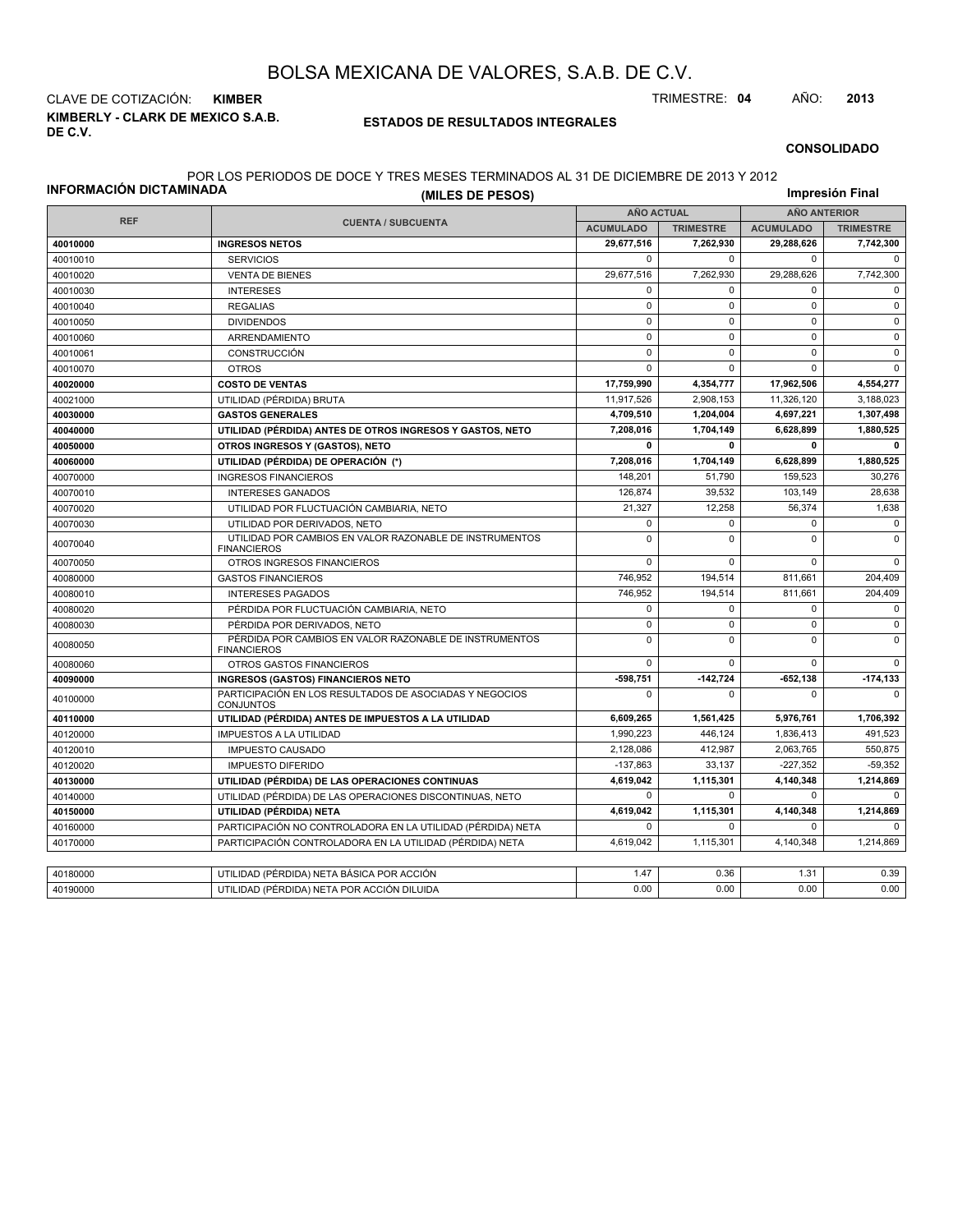**KIMBERLY - CLARK DE MEXICO S.A.B. DE C.V.** CLAVE DE COTIZACIÓN: **KIMBER** TRIMESTRE: **04** AÑO: **2013**

#### **ESTADOS DE RESULTADOS INTEGRALES OTROS RESULTADOS INTEGRALES (NETOS DE IMPUESTOS)**

4,643,649 1,117,423 4,108,853 1,204,714

**CONSOLIDADO**

#### POR LOS PERIODOS DE DOCE Y TRES MESES TERMINADOS AL 31 DE DICIEMBRE DE 2013 Y 2012

<sup>40310000</sup> UTILIDAD (PÉRDIDA) INTEGRAL ATRIBUIBLE A LA PARTICIPACIÓN CONTROLADORA

**INFORMACIÓN DICTAMINADA**

**(MILES DE PESOS)**

|            | <b>CUENTA / SUBCUENTA</b><br>UTILIDAD (PÉRDIDA) NETA<br>PARTIDAS QUE NO SERAN RECLASIFICADAS A RESULTADOS<br>GANANCIAS POR REVALUACIÓN DE PROPIEDADES<br>ASOCIADAS Y NEGOCIOS CONJUNTOS<br><b>RESULTADOS</b><br>RESULTADO POR CONVERSIÓN DE MONEDAS EXTRANJERAS<br><b>SU VENTA</b><br>CAMBIOS EN EL VALOR RAZONABLE DE OTROS ACTIVOS<br>NEGOCIOS CONJUNTOS<br>OTROS RESULTADOS INTEGRALES<br>TOTAL DE OTROS RESULTADOS INTEGRALES |                                                            | <b>AÑO ACTUAL</b> | <b>AÑO ANTERIOR</b>                                                            |                  |  |  |
|------------|-----------------------------------------------------------------------------------------------------------------------------------------------------------------------------------------------------------------------------------------------------------------------------------------------------------------------------------------------------------------------------------------------------------------------------------|------------------------------------------------------------|-------------------|--------------------------------------------------------------------------------|------------------|--|--|
| <b>REF</b> |                                                                                                                                                                                                                                                                                                                                                                                                                                   | <b>ACUMULADO</b>                                           | <b>TRIMESTRE</b>  | <b>ACUMULADO</b><br>$\Omega$<br>$\Omega$<br>0<br><sup>0</sup><br>$\Omega$<br>0 | <b>TRIMESTRE</b> |  |  |
| 40200000   |                                                                                                                                                                                                                                                                                                                                                                                                                                   | 4,619,042                                                  | 1,115,301         | 4,140,348                                                                      | 1,214,869        |  |  |
|            |                                                                                                                                                                                                                                                                                                                                                                                                                                   |                                                            |                   |                                                                                |                  |  |  |
| 40210000   |                                                                                                                                                                                                                                                                                                                                                                                                                                   | $\Omega$                                                   |                   |                                                                                | $\Omega$         |  |  |
| 40220000   | GANANCIAS (PÉRDIDAS) ACTUARIALES POR OBLIGACIONES LABORALES                                                                                                                                                                                                                                                                                                                                                                       | $-1,877$                                                   | $-1,877$          | $-9,613$                                                                       | $-9,613$         |  |  |
| 40220100   | PARTICIPACIÓN EN RESULTADOS POR REVALUACIÓN DE PROPIEDADES DE                                                                                                                                                                                                                                                                                                                                                                     | n                                                          |                   |                                                                                | $\Omega$         |  |  |
|            | <b>PARTIDAS QUE PUEDEN SER RECLASIFICADAS SUBSECUENTEMENTE A</b>                                                                                                                                                                                                                                                                                                                                                                  |                                                            |                   |                                                                                |                  |  |  |
| 40230000   |                                                                                                                                                                                                                                                                                                                                                                                                                                   | 16,049                                                     | $-4,238$          | $-8,073$                                                                       | $-7,640$         |  |  |
| 40240000   | CAMBIOS EN LA VALUACIÓN DE ACTIVOS FINANCIEROS DISPONIBLES PARA                                                                                                                                                                                                                                                                                                                                                                   | n                                                          |                   |                                                                                | $\Omega$         |  |  |
| 40250000   | CAMBIOS EN LA VALUACIÓN DE INSTRUMENTOS FINANCIEROS DERIVADOS                                                                                                                                                                                                                                                                                                                                                                     | 10.435                                                     | 8.237             | $-13.809$                                                                      | 7,098            |  |  |
| 40260000   |                                                                                                                                                                                                                                                                                                                                                                                                                                   | n                                                          |                   |                                                                                | 0                |  |  |
| 40270000   | PARTICIPACIÓN EN OTROS RESULTADOS INTEGRALES DE ASOCIADAS Y                                                                                                                                                                                                                                                                                                                                                                       | $\Omega$                                                   |                   |                                                                                | $\Omega$         |  |  |
| 40280000   |                                                                                                                                                                                                                                                                                                                                                                                                                                   | 0<br>$\Omega$<br>24,607<br>2,122<br>1,117,423<br>4,643,649 |                   | $\Omega$                                                                       |                  |  |  |
| 40290000   |                                                                                                                                                                                                                                                                                                                                                                                                                                   |                                                            |                   | $-31,495$                                                                      | $-10, 155$       |  |  |
|            |                                                                                                                                                                                                                                                                                                                                                                                                                                   |                                                            |                   |                                                                                |                  |  |  |
| 40300000   | UTILIDAD (PÉRDIDA) INTEGRAL                                                                                                                                                                                                                                                                                                                                                                                                       |                                                            |                   | 4,108,853                                                                      | 1,204,714        |  |  |
| 40320000   | UTILIDAD (PÉRDIDA) INTEGRAL ATRIBUIBLE A LA PARTICIPACIÓN NO<br><b>CONTROLADORA</b>                                                                                                                                                                                                                                                                                                                                               |                                                            |                   |                                                                                | <sup>0</sup>     |  |  |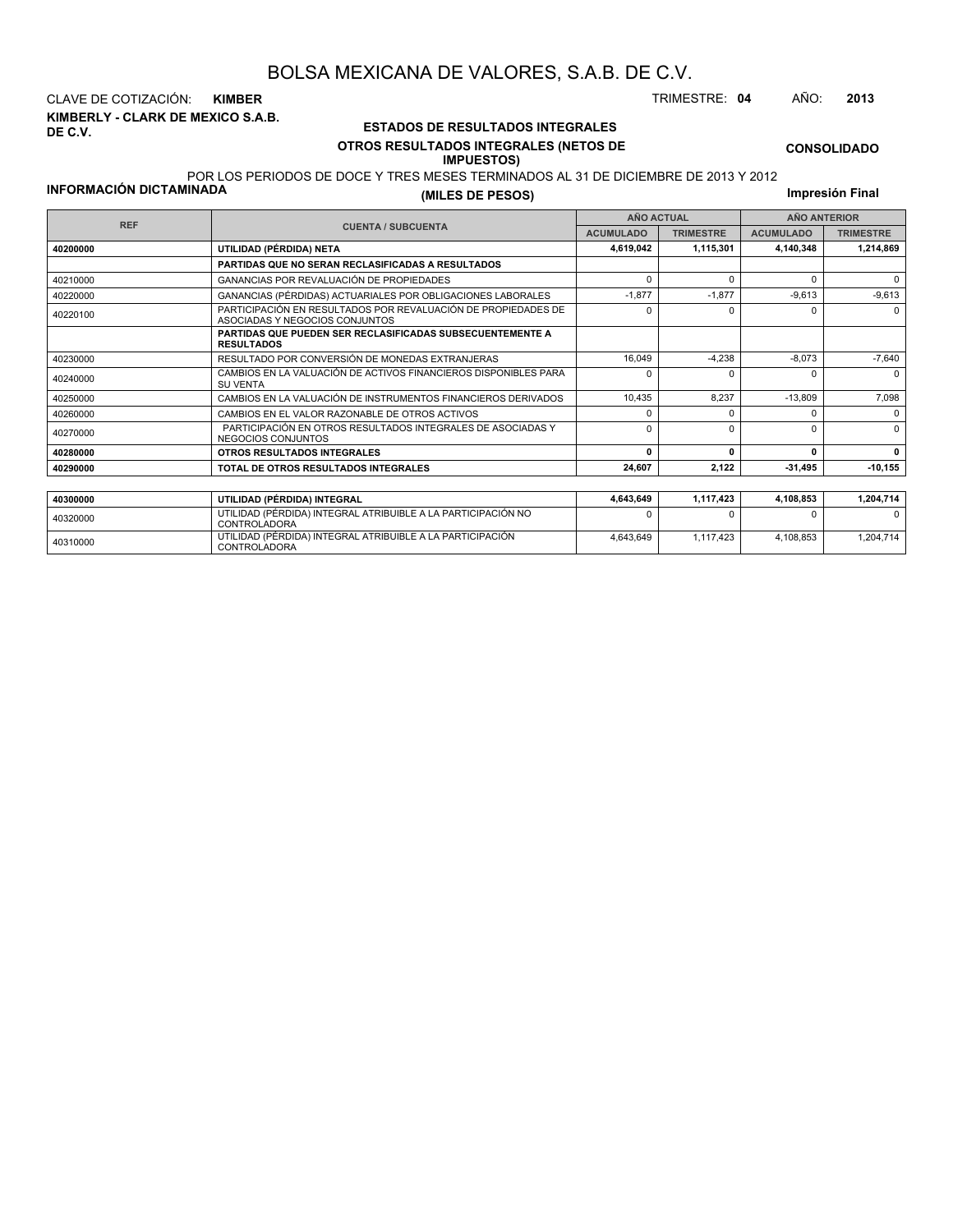**KIMBERLY - CLARK DE MEXICO S.A.B. DE C.V.** CLAVE DE COTIZACIÓN: **KIMBER** TRIMESTRE: **04** AÑO: **2013**

#### **ESTADOS DE RESULTADOS INTEGRALES DATOS INFORMATIVOS**

**CONSOLIDADO**

#### **INFORMACIÓN DICTAMINADA** POR LOS PERIODOS DE DOCE Y TRES MESES TERMINADOS AL 31 DE DICIEMBRE DE 2013 Y 2012

| <b>INFORMACIÓN DICTAMINADA</b> | (MILES DE PESOS)                      |                  |                  |                  | Impresión Final  |  |
|--------------------------------|---------------------------------------|------------------|------------------|------------------|------------------|--|
| <b>REF</b>                     |                                       | AÑO ACTUAL       |                  | AÑO ANTERIOR     |                  |  |
|                                | <b>CUENTA / SUBCUENTA</b>             | <b>ACUMULADO</b> | <b>TRIMESTRE</b> | <b>ACUMULADO</b> | <b>TRIMESTRE</b> |  |
| 92000010                       | DEPRECIACIÓN Y AMORTIZACIÓN OPERATIVA | 1.516.913        | 362.863          | 1.498.474        | 364.368          |  |
| 92000020                       | PTU CAUSADA                           | 723.999          | 174.397          | 650.224          | 211,709          |  |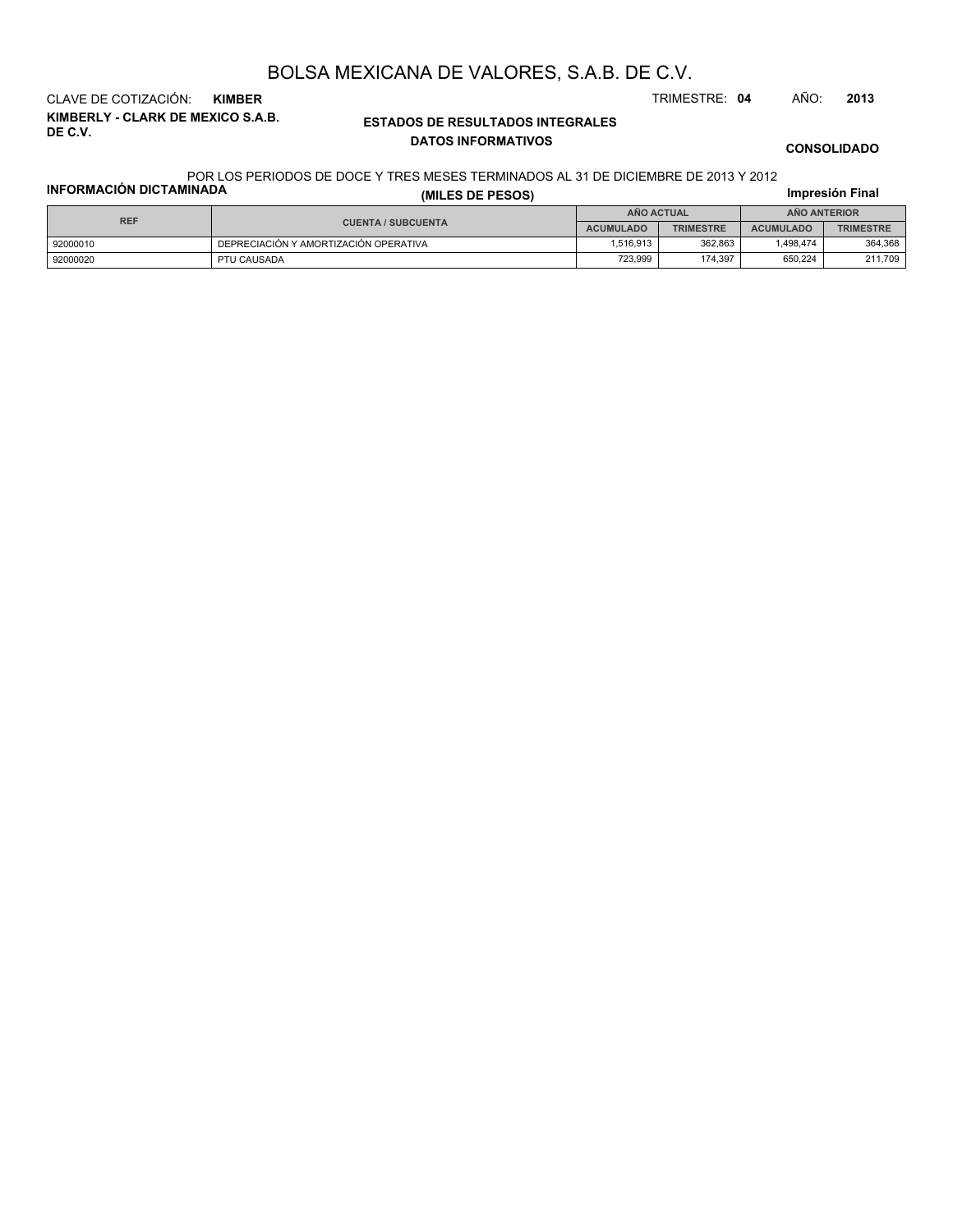**KIMBERLY - CLARK DE MEXICO S.A.B. DE C.V.** CLAVE DE COTIZACIÓN: **KIMBER** TRIMESTRE: **04** AÑO: **2013**

#### **ESTADOS DE RESULTADOS INTEGRALES DATOS INFORMATIVOS (12 MESES)**

**CONSOLIDADO**

#### POR LOS PERIODOS DE DOCE Y TRES MESES TERMINADOS AL 31 DE DICIEMBRE DE 2013 Y 2012

**INFORMACIÓN DICTAMINADA**

**(MILES DE PESOS)**

| <b>REF</b> |                                                              | AÑO           |                 |  |  |  |
|------------|--------------------------------------------------------------|---------------|-----------------|--|--|--|
|            | <b>CUENTA / SUBCUENTA</b>                                    | <b>ACTUAL</b> | <b>ANTERIOR</b> |  |  |  |
| 92000030   | INGRESOS NETOS (**)                                          | 29,677,516    | 29,288,626      |  |  |  |
| 92000040   | UTILIDAD (PÉRDIDA) DE OPERACIÓN (**)                         | 7.208.016     | 6.628.899       |  |  |  |
| 92000050   | PARTICIPACIÓN CONTROLADORA EN LA UTILIDAD (PÉRDIDA) NETA(**) | 4.619.042     | 4.140.348       |  |  |  |
| 92000060   | UTILIDAD (PÉRDIDA) NETA (**)                                 | 4.619.042     | 4.140.348       |  |  |  |
| 92000070   | DEPRECIACIÓN Y AMORTIZACIÓN OPERATIVA (**)                   | 1,516,913     | 498,474         |  |  |  |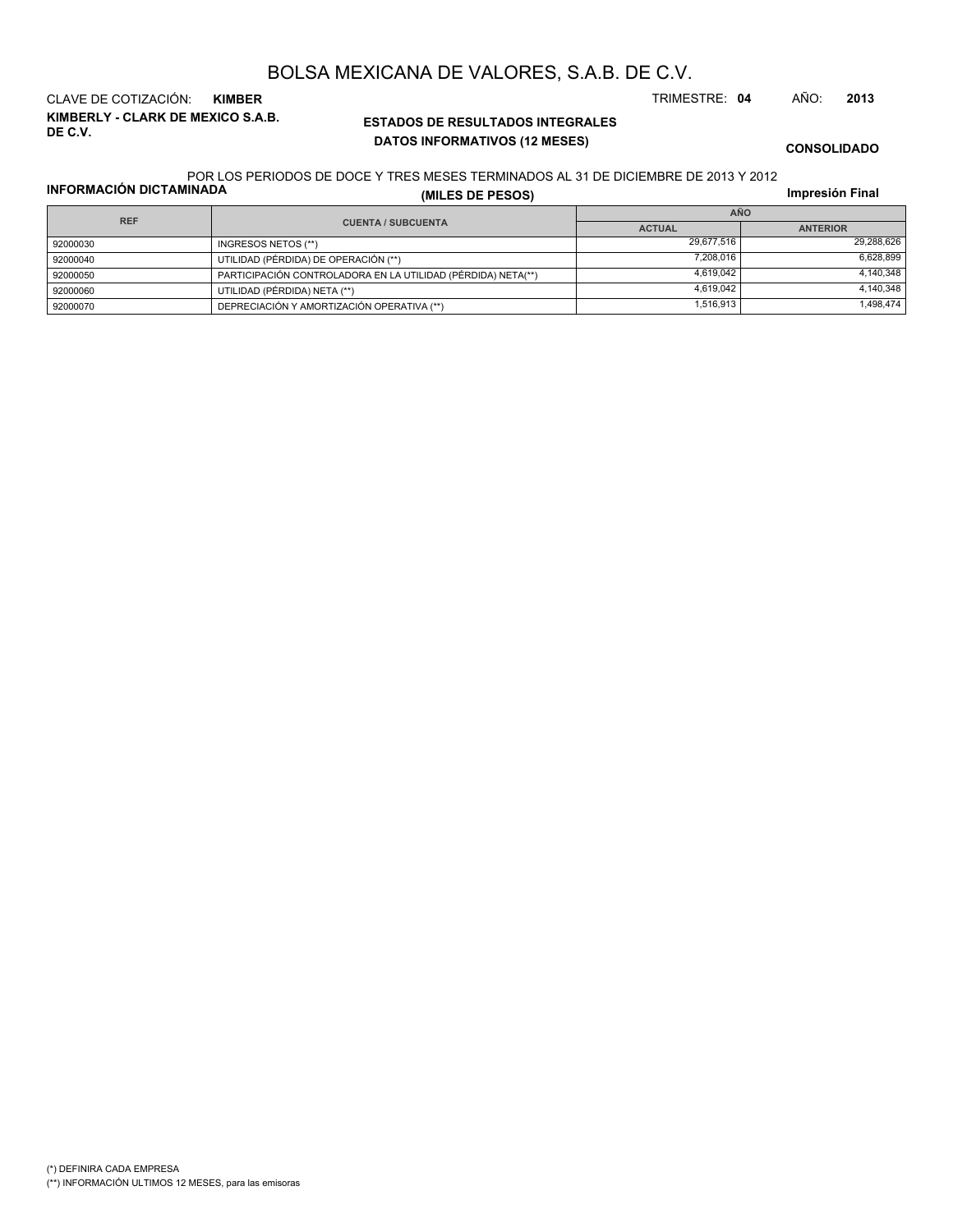TRIMESTRE: **04** AÑO: **2013**

#### **ESTADOS DE FLUJOS DE EFECTIVO (METODO INDIRECTO) KIMBERLY - CLARK DE MEXICO S.A.B.**

#### AL 31 DE DICIEMBRE DE 2013 Y 2012

#### **(MILES DE PESOS)**

#### **INFORMACIÓN DICTAMINADA**

CLAVE DE COTIZACIÓN: **KIMBER**

**DE C.V.**

**IMPRESIÓN FINAL AND SUBCUENTA**<br> **IMPORTE TRIMESTRE AÑO ACTUAL IMPORTE IMPORTE REF TRIMESTRE AÑO ANTERIOR IMPORTE ACTIVIDADES DE OPERACIÓN 50010000 UTILIDAD (PÉRDIDA) NETA ANTES DE IMPUESTOS A LA UTILIDAD 6,609,265 5,976,761** 50020000 +(-) PARTIDAS SIN IMPACTO EN EL EFECTIVO 0 0 50020010 + ESTIMACIÓN DEL PERIODO 0 0 50020020 +PROVISIÓN DEL PERIODO 0 0 50020030 + (-) OTRAS PARTIDAS NO REALIZADAS 0 0 50030000 + +(-) PARTIDAS RELACIONADAS CON ACTIVIDADES DE INVERSIÓN 1,411,410 1,411,410 1,442,100 50030010 + DEPRECIACIÓN Y AMORTIZACIÓN DEL PERIODO 1,516,913 1,498,474 50030020 (-) + UTILIDAD O PERDIDA EN VENTA DE PROPIEDADES PLANTA Y EQUIPO 0 0 50030030 +(-) PÉRDIDA (REVERSIÓN) POR DETERIORO 0 0 50030040 (-)+PARTICIPACIÓN EN ASOCIADAS Y NEGOCIOS CONJUNTOS 0 0 50030050 (-)DIVIDENDOS COBRADOS 0 0 50030060 (-)INTERESES A FAVOR 0 0 50030070 (-)FLUCTUACIÓN CAMBIARIA -21,327 -56,374 50030080 (-) +OTRAS PARTIDAS -84,176 0 50040000 + (-) PARTIDAS RELACIONADAS CON ACTIVIDADES DE FINANCIAMIENTO 620,078 620,078 708,512 50040010 (+)INTERESES DEVENGADOS 620,078 708,512 50040020 (+)FLUCTUACIÓN CAMBIARIA 0 0 50040030 (+)OPERACIONES FINANCIERAS DE DERIVADOS 0 0 50040040 + (-) OTRAS PARTIDAS 0 0 **50050000 FLUJO DERIVADO DEL RESULTADO ANTES DE IMPUESTOS A LA UTILIDAD 8,640,753 8,127,373** 50060000 FLUJOS GENERADOS O UTILIZADOS EN LA OPERACIÓN -1,139,089 -1,139,089 -1,139,119 -1,198,719 50060010 + (-) DECREMENTO (INCREMENTO) EN CLIENTES 424,407 -123,562 50060020 + (-) DECREMENTO (INCREMENTO) EN INVENTARIOS 105,734 277,773  $^{+}$  (-) DECREMENTO (INCREMENTO) EN OTRAS CUENTAS POR COBRAR Y OTROS ACTIVOS -27,612 -27,612 -7,353 **CIRCULANTES** 50060040 + (-) INCREMENTO (DECREMENTO) EN PROVEEDORES 528,786 -332,853 50060050 + (-) INCREMENTO (DECREMENTO) EN OTROS PASIVOS 117,667 563,198 50060060 + (-)IMPUESTOS A LA UTILIDAD PAGADOS O DEVUELTOS -2,288,071 -1,575,922 **50070000 FLUJOS NETOS DE EFECTIVO DE ACTIVIDADES DE OPERACIÓN 7,501,664 6,928,654 ACTIVIDADES DE INVERSIÓN** 50080000 FLUJOS NETOS DE EFECTIVO DE ACTIVIDADES DE INVERSIÓN CONTENTENTE EN EL EL EL EL EL EL EL EL EL EL EL E 50080010 (-)INVERSIONES CON CARÁCTER PERMANENTE 0 0 50080020 +DISPOSICIONES DE INVERSIONES CON CARÁCTER PERMANENTE 0 0 50080030 (-)INVERSION EN PROPIEDADES, PLANTA Y EQUIPO -1,637,034 -1,637,034 -1,637,034 -1,017,937 50080040 +VENTA DE PROPIEDADES, PLANTA Y EQUIPO 0 0 50080050 (-) INVERSIONES TEMPORALES 0 0 50080060 +DISPOSICION DE INVERSIONES TEMPORALES 0 0 50080070 (-)INVERSION EN ACTIVOS INTANGIBLES 0 0 50080080 +DISPOSICION DE ACTIVOS INTANGIBLES 0 0 50080090 (-)ADQUISICIONES DE NEGOCIOS 0 -1,634,793 50080100 +DISPOSICIONES DE NEGOCIOS 0 0 50080110 +DIVIDENDOS COBRADOS 0 0 50080120 +INTERESES COBRADOS 0 0 50080130 +(-) DECREMENTO (INCREMENTO) ANTICIPOS Y PRESTAMOS A TERCEROS 0 0 50080140 + (-) OTRAS PARTIDAS 49,908 84,908 **ACTIVIDADES DE FINANCIAMIENTO** 50090000 FLUJOS NETOS DE EFECTIVO DE ACTIVIDADES DE FINANCIAMIENTO AND ACTENDENTO ACTENDADES DE FINANCIAMIENTO 50090010 + FINANCIAMIENTOS BANCARIOS 0 0 50090020 + FINANCIAMIENTOS BURSÁTILES 2,492,827 0 50090030 + OTROS FINANCIAMIENTOS 0 0 50090040 (-) AMORTIZACIÓN DE FINANCIAMIENTOS BANCARIOS -1,250,000 -1,250,000 -1,250,000 -15,922 50090050 (-) AMORTIZACIÓN DE FINANCIAMIENTOS BURSÁTILES 0 0 50090060 (-) AMORTIZACIÓN DE OTROS FINANCIAMIENTOS 0 0 50090070 + (-) INCREMENTO (DECREMENTO) EN EL CAPITAL SOCIAL 0 0 50090080 (-) DIVIDENDOS PAGADOS -4,146,258 -3,784,235 50090090 + PRIMA EN EMISIÓN DE ACCIONES de la componentación de la componentación de la componentación de la c 50090100 + APORTACIONES PARA FUTUROS AUMENTOS DE CAPITAL 0 0 50090110 | (-)INTERESES PAGADOS -590,140 | -697,385 50090120 (-)RECOMPRA DE ACCIONES -536,136 -378,030

50090130 + (-) OTRAS PARTIDAS -48,399 -46,420

**CONSOLIDADO**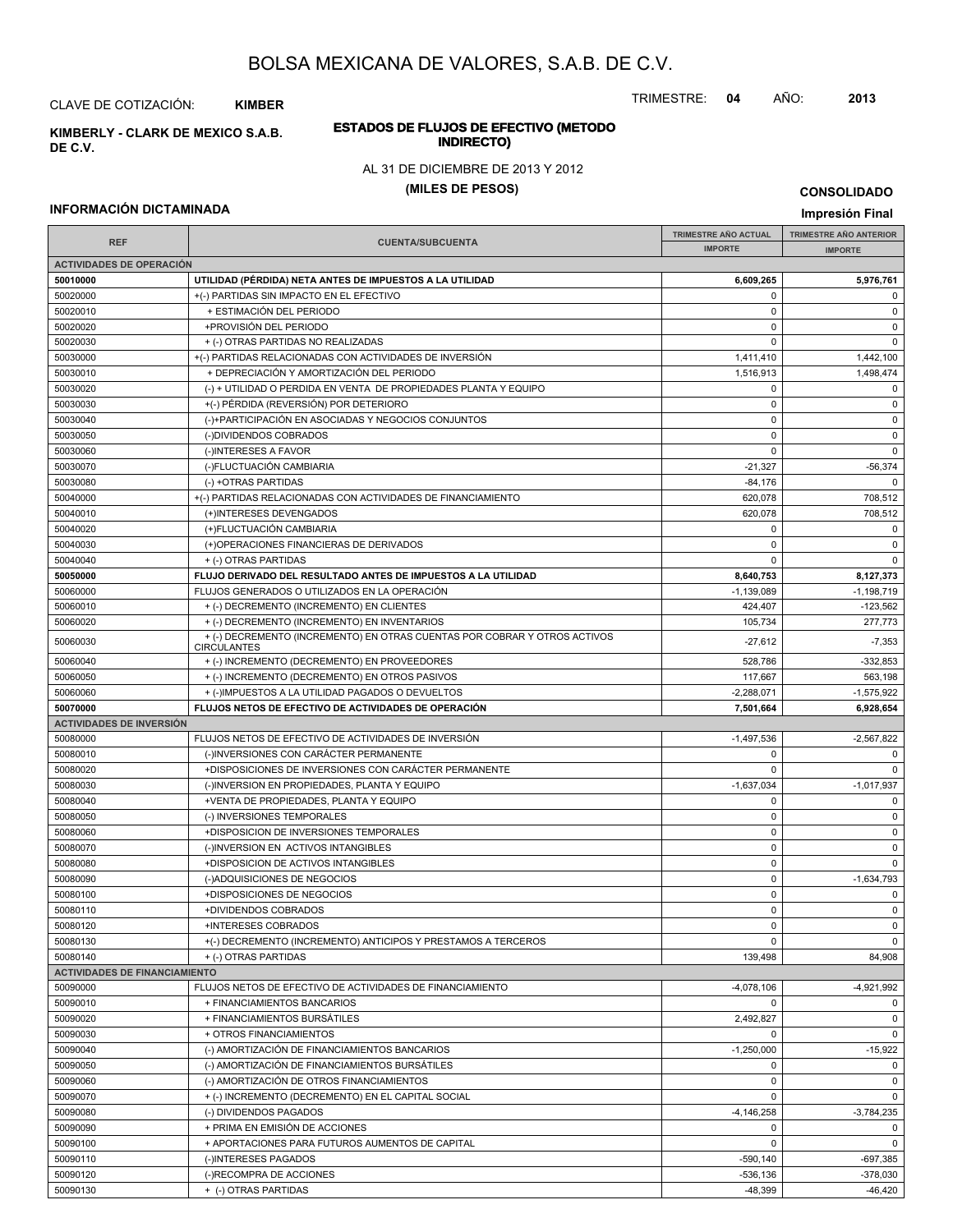CLAVE DE COTIZACIÓN: **KIMBER**

**INDIRECTO) KIMBERLY - CLARK DE MEXICO S.A.B. DE C.V.**

# **ESTADOS DE FLUJOS DE EFECTIVO (METODO**

AL 31 DE DICIEMBRE DE 2013 Y 2012

**(MILES DE PESOS)**

#### **INFORMACIÓN DICTAMINADA**

**CONSOLIDADO**

TRIMESTRE: **04** AÑO: **2013**

|                                       |                                                                 | <b>TRIMESTRE AÑO ACTUAL</b> | <b>TRIMESTRE AÑO ANTERIOR</b> |
|---------------------------------------|-----------------------------------------------------------------|-----------------------------|-------------------------------|
| <b>REF</b><br><b>CUENTA/SUBCUENTA</b> |                                                                 | <b>IMPORTE</b>              | <b>IMPORTE</b>                |
| 50100000                              | INCREMENTO (DISMINUCION) DE EFECTIVO Y EQUIVALENTES DE EFECTIVO | 1,926,022                   | 561,160                       |
| 50110000                              | CAMBIOS EN EL VALOR DEL EFECTIVO Y EQUIVALENTES DE EFECTIVO     | $-702$                      | $-1.474$                      |
| 50120000                              | EFECTIVO Y EQUIVALENTES DE EFECTIVO AL PRINCIPIO DEL PERIODO    | 3.464.930                   | 4,027,564                     |
| 50130000                              | EFECTIVO Y EQUIVALENTES DE EFECTIVO AL FINAL DEL PERIODO        | 5,390,250                   | 3,464,930                     |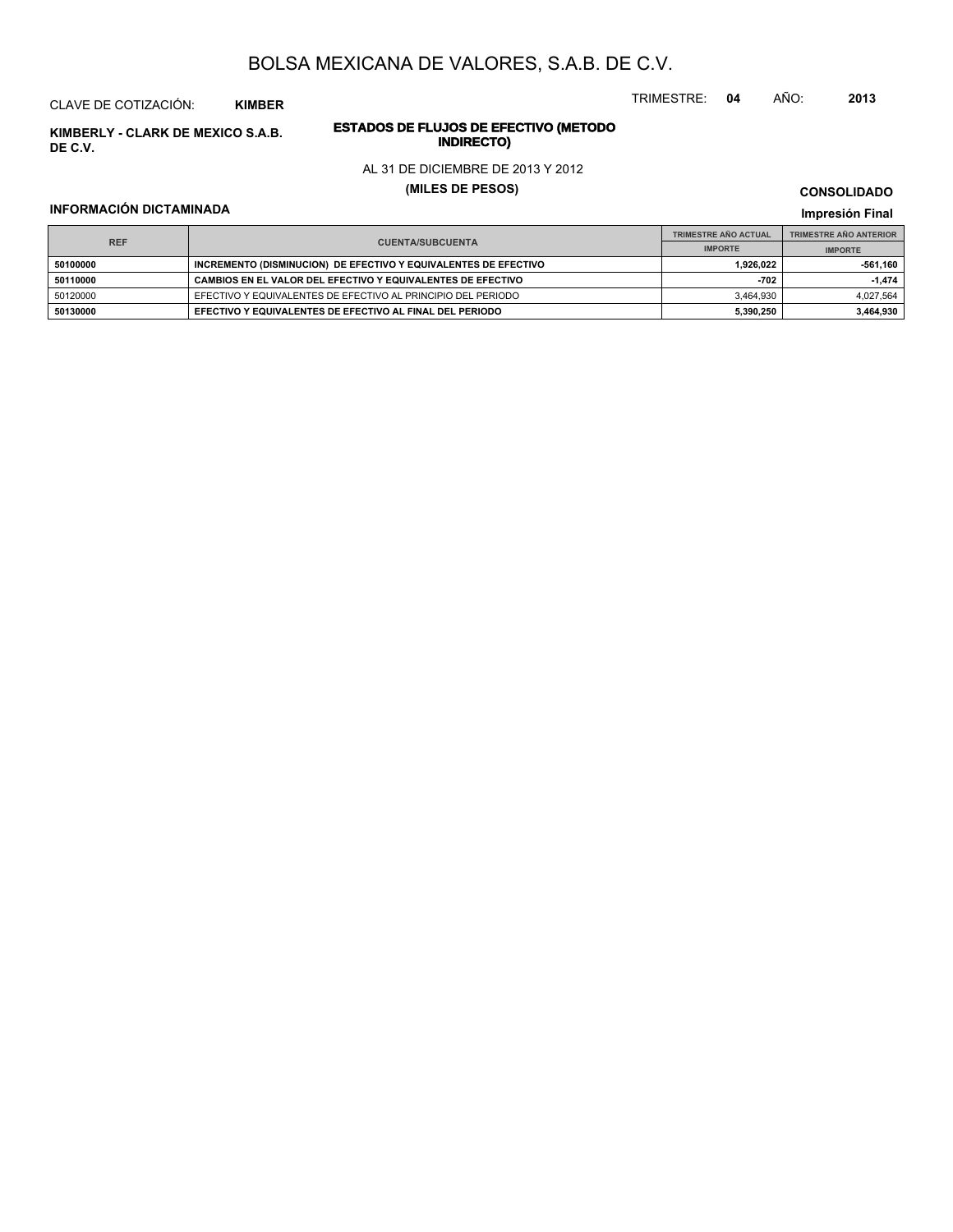CLAVE DE COTIZACIÓN:**KIMBER**: KIMBER TRIMESTRE:

**KIMBERLY - CLARK DE MEXICO S.A.B. DE C.V.**

#### **ESTADOS DE VARIACIONES EN EL CAPITALCONTABLE(MILES DE PESOS)**

TRIMESTRE: 04 AÑO: **<sup>2013</sup>**

#### **CONSOLIDADO**

#### **INFORMACIÓN DICTAMINADA**

|                                                                     |                       |                                       |                                                         | <b>APORTACIONES</b>                                         |                                           | <b>ACUMULADAS</b> | UTILIDADES O PÉRDIDAS                                                    | <b>OTROS</b><br><b>RESULTADOS</b>                                        |                                             |                                                          |                                            |  |
|---------------------------------------------------------------------|-----------------------|---------------------------------------|---------------------------------------------------------|-------------------------------------------------------------|-------------------------------------------|-------------------|--------------------------------------------------------------------------|--------------------------------------------------------------------------|---------------------------------------------|----------------------------------------------------------|--------------------------------------------|--|
| <b>CONCEPTOS</b>                                                    | <b>CAPITAL SOCIAL</b> | <b>ACCIONES</b><br><b>RECOMPRADAS</b> | <b>PRIMA EN</b><br><b>EMISIÓN DE</b><br><b>ACCIONES</b> | <b>PARA FUTUROS</b><br><b>AUMENTOS DE</b><br><b>CAPITAL</b> | <b>OTRO CAPITAL</b><br><b>CONTRIBUIDO</b> | <b>RESERVAS</b>   | <b>UTILIDADES</b><br><b>RETENIDAS</b><br>(PÉRDIDAS<br><b>ACUMULADAS)</b> | <b>INTEGRALES</b><br><b>ACUMULADOS</b><br>(NETOS DE<br><b>IMPUESTOS)</b> | <b>PARTICIPACIÓN</b><br><b>CONTROLADORA</b> | <b>PARTICIPACIÓN</b><br><b>NO</b><br><b>CONTROLADORA</b> | <b>TOTAL DE CAPITAL</b><br><b>CONTABLE</b> |  |
| SALDO INICIAL AL 1 DE ENERO DEL 2012                                | 2,926,238             | $\mathbf{0}$                          | $\mathbf{0}$                                            | $\mathbf{0}$                                                | $\mathbf{0}$                              | $\mathbf{0}$      | 5,907,494                                                                | $-154,260$                                                               | 8,679,472                                   | 0                                                        | 8,679,472                                  |  |
| AJUSTES RETROSPECTIVOS                                              |                       | $\Omega$                              |                                                         |                                                             |                                           |                   |                                                                          |                                                                          |                                             |                                                          |                                            |  |
| APLICACIÓN DE OTROS RESULTADOS<br>INTEGRALES A UTILIDADES RETENIDAS | $\Omega$              | $\Omega$                              | $\Omega$                                                | $\Omega$                                                    |                                           |                   |                                                                          |                                                                          |                                             |                                                          |                                            |  |
| CONSTITUCIÓN DE RESERVAS                                            | $\Omega$              |                                       |                                                         |                                                             |                                           |                   |                                                                          |                                                                          |                                             |                                                          |                                            |  |
| DIVIDENDOS DECRETADOS                                               |                       |                                       |                                                         |                                                             |                                           |                   | $-3,784,235$                                                             |                                                                          | $-3,784,235$                                |                                                          | $-3,784,235$                               |  |
| (DISMINUCIÓN) AUMENTOS DE CAPITAL                                   | $\Omega$              |                                       |                                                         |                                                             |                                           |                   |                                                                          |                                                                          |                                             |                                                          | $\Omega$                                   |  |
| RECOMPRA DE ACCIONES                                                | $-12,417$             |                                       |                                                         |                                                             |                                           |                   | $-365,613$                                                               |                                                                          | $-378,030$                                  |                                                          | $-378,030$                                 |  |
| (DISMINUCIÓN) AUMENTO EN PRIMA EN<br>EMISIÓN DE ACCIONES            | $\Omega$              |                                       |                                                         |                                                             |                                           |                   |                                                                          |                                                                          |                                             |                                                          |                                            |  |
| (DISMINUCIÓN) AUMENTO DE LA<br>PARTICIPACIÓN NO CONTROLADORA        |                       |                                       |                                                         |                                                             |                                           |                   |                                                                          |                                                                          |                                             |                                                          |                                            |  |
| OTROS MOVIMIENTOS                                                   |                       |                                       |                                                         |                                                             |                                           |                   |                                                                          |                                                                          |                                             |                                                          |                                            |  |
| RESULTADO INTEGRAL                                                  | $\Omega$              | $^{\circ}$                            | $\mathbf 0$                                             | $\Omega$                                                    | $\Omega$                                  | $\Omega$          | 4,140,348                                                                | $-31,495$                                                                | 4,108,853                                   |                                                          | 4,108,853                                  |  |
| SALDO FINAL AL 31 DE DICIEMBRE DEL 2012                             | 2,913,821             | $\mathbf{0}$                          | $\mathbf{0}$                                            | $\mathbf{0}$                                                | $\mathbf{0}$                              | $\mathbf{0}$      | 5,897,994                                                                | $-185,755$                                                               | 8,626,060                                   | 0                                                        | 8,626,060                                  |  |
| SALDO INICIAL AL 1 DE ENERO DEL 2013                                | 2,913,821             | $\mathbf{0}$                          | $\mathbf{0}$                                            | $\mathbf{0}$                                                | $\mathbf{0}$                              | $\mathbf{0}$      | 5,897,994                                                                | $-185,755$                                                               | 8,626,060                                   | 0                                                        | 8,626,060                                  |  |
| AJUSTES RETROSPECTIVOS                                              | $\Omega$              | $\Omega$                              | $\Omega$                                                | $\Omega$                                                    | $\Omega$                                  | $\Omega$          |                                                                          |                                                                          |                                             |                                                          |                                            |  |
| APLICACIÓN DE OTROS RESULTADOS<br>INTEGRALES A UTILIDADES RETENIDAS | $\Omega$              | $\Omega$                              | $\Omega$                                                |                                                             |                                           |                   |                                                                          |                                                                          |                                             |                                                          |                                            |  |
| CONSTITUCIÓN DE RESERVAS                                            | $\Omega$              |                                       |                                                         |                                                             |                                           |                   |                                                                          |                                                                          |                                             |                                                          |                                            |  |
| DIVIDENDOS DECRETADOS                                               | $\Omega$              |                                       |                                                         |                                                             |                                           |                   | $-4, 146, 258$                                                           |                                                                          | $-4, 146, 258$                              |                                                          | $-4, 146, 258$                             |  |
| (DISMINUCIÓN) AUMENTOS DE CAPITAL                                   | $\Omega$              |                                       |                                                         |                                                             |                                           |                   |                                                                          |                                                                          |                                             |                                                          |                                            |  |
| RECOMPRA DE ACCIONES                                                | $-12,903$             |                                       |                                                         |                                                             |                                           |                   | $-523,233$                                                               |                                                                          | $-536, 136$                                 |                                                          | $-536, 136$                                |  |
| (DISMINUCIÓN) AUMENTO EN PRIMA EN<br><b>EMISIÓN DE ACCIONES</b>     | $\Omega$              |                                       |                                                         |                                                             |                                           |                   |                                                                          |                                                                          |                                             |                                                          |                                            |  |
| (DISMINUCIÓN) AUMENTO DE LA<br>PARTICIPACIÓN NO CONTROLADORA        | $\Omega$              |                                       |                                                         |                                                             |                                           |                   |                                                                          |                                                                          |                                             |                                                          |                                            |  |
| OTROS MOVIMIENTOS                                                   | n                     |                                       |                                                         |                                                             |                                           |                   |                                                                          |                                                                          |                                             |                                                          |                                            |  |
| RESULTADO INTEGRAL                                                  | $\Omega$              | $^{\circ}$                            | $^{\circ}$                                              | $\Omega$                                                    | $\mathbf 0$                               | $\Omega$          | 4,619,042                                                                | 24,607                                                                   | 4,643,649                                   |                                                          | 4,643,649                                  |  |
| SALDO FINAL AL 31 DE DICIEMBRE DEL 2013                             | 2,900,918             | $\mathbf 0$                           | $\mathbf 0$                                             | $\mathbf{0}$                                                | $\mathbf 0$                               | $\mathbf 0$       | 5,847,545                                                                | $-161,148$                                                               | 8,587,315                                   | $\mathbf 0$                                              | 8,587,315                                  |  |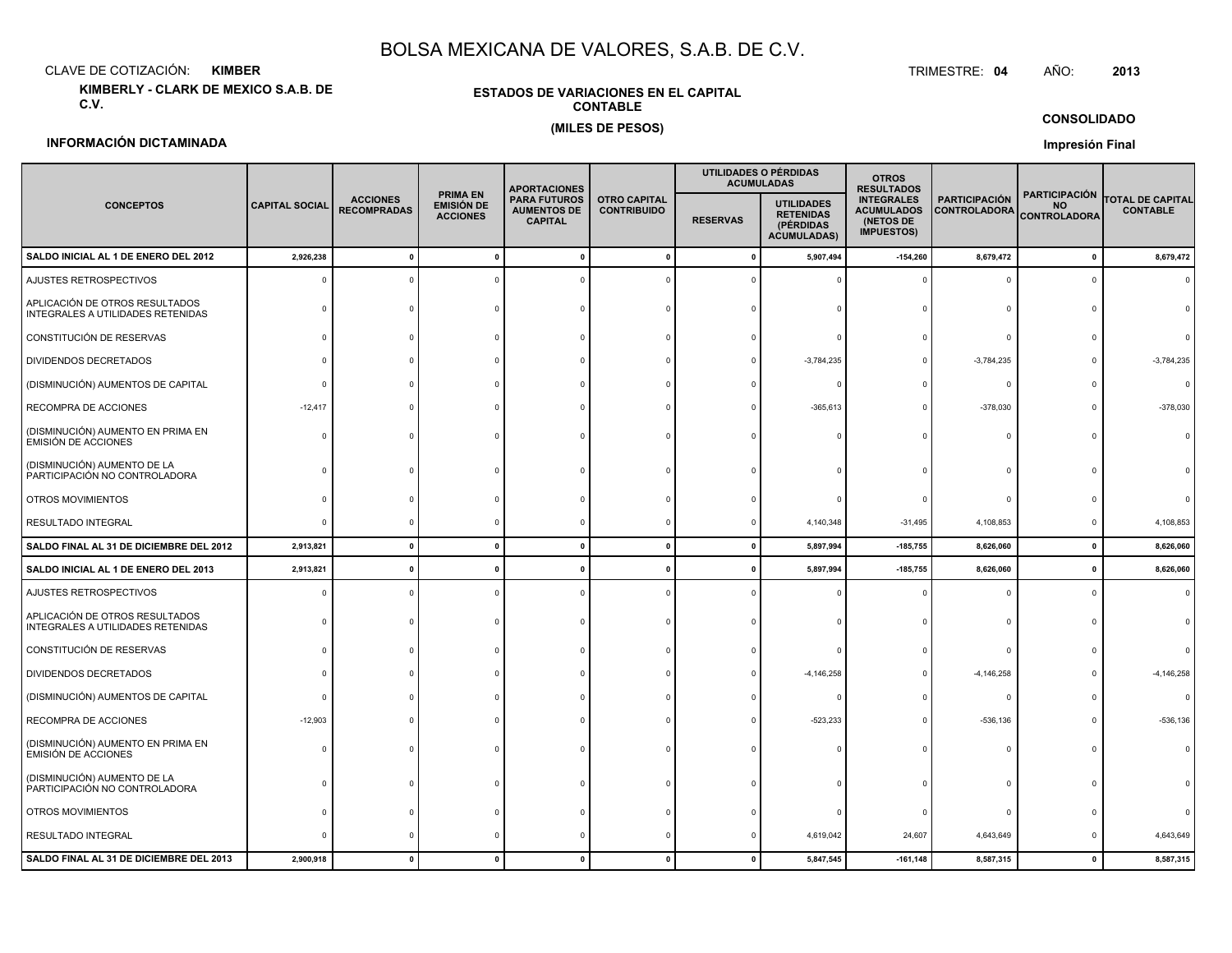CLAVE DE COTIZACIÓN: **KIMBER**

**KIMBERLY - CLARK DE MEXICO S.A.B. DE C.V.**

#### **COMENTARIOS Y ANALISIS DE LA ADMINISTRACIÓN SOBRE LOS RESULTADOS DE OPERACIÓN Y SITUACIÓN FINANCIERA DE LA COMPAÑÍA**

PAGINA 1/2 **CONSOLIDADO**

**Impresión Final**

TRIMESTRE: **04** AÑO: **2013**

#### **INFORMACIÓN DICTAMINADA**

PUNTOS SOBRESALIENTES DEL CUARTO TRIMESTRE Y AÑO 2013

- VENTAS POR \$7,263 MILLONES DE PESOS DURANTE EL TRIMESTRE, 6 POR CIENTO MENORES AL CUARTO TRIMESTRE DEL 2012.
- EBITDA POR \$2,067 MILLONES DE PESOS, UN MARGEN DEL 28.5 POR CIENTO.
- RECORD EN VENTAS, UTILIDAD DE OPERACIÓN, UTILIDAD NETA Y EBITDA PARA EL AÑO.
- CAPEX DE \$1,637 MILLONES DE PESOS EN EL 2013.

DURANTE EL CUARTO TRIMESTRE DEL 2013, LA DIFÍCIL SITUACIÓN ECONÓMICA AFECTO NUESTRAS VENTAS NETAS. AUN ASÍ, LA COMPAÑÍA MANTUVO SOLIDEZ EN SUS UTILIDADES Y BUENA GENERACIÓN DE EBITDA.

LAS VENTAS NETAS DECRECIERON 6 POR CIENTO, LA UTILIDAD DE OPERACIÓN DISMINUYÓ 9 POR CIENTO Y LA UTILIDAD NETA 8 PORCIENTO.

LOS PRECIOS DE VENTA FUERON 8 POR CIENTO MENORES MIENTRAS QUE EL VOLUMEN CRECIÓ 2 POR CIENTO. COMO SIEMPRE LO HEMOS MENCIONADO, ESTAMOS DISPUESTOS A INVERTIR PARA MANTENER NUESTRO LIDERAZGO, SOBRE TODO BAJO CONDICIONES ECONÓMICAS Y DE DEMANDA ADVERSAS. EN CONSECUENCIA, TOMAMOS LA DECISIÓN DE REDUCIR PRECIOS Y PROTEGER NUESTRA PARTICIPACIÓN QUE ESTUVO SIENDO PRESIONADA POR UN AMBIENTE COMPETITIVO MÁS AGRESIVO DERIVADO DEL BAJO CRECIMIENTO ECONÓMICO.

PRODUCTOS AL CONSUMIDOR DECRECIÓ 7 POR CIENTO, NUESTROS PRODUCTOS PARA USO FUERA DEL HOGAR CRECIERON 1 POR CIENTO MIENTRAS QUE EL NEGOCIO DE EXPORTACIÓN CRECIÓ 7 POR CIENTO. LAS CATEGORÍAS EN LAS QUE VEMOS ALTO POTENCIAL, COMO SON TOALLITAS HÚMEDAS, TOALLAS DE COCINA Y PRODUCTOS PARA INCONTINENCIA MOSTRARON MAYOR CRECIMIENTO.

NUESTROS MÁRGENES SE MANTUVIERON FUERTES GRACIAS A QUE LOGRAMOS MANTENER BUENOS VOLÚMENES DE VENTA, LOGRAR MEJORES EFICIENCIAS OPERATIVAS Y CAPITALIZAR NUESTRO PROGRAMA CONTINUO DE REDUCCIÓN DE COSTOS. EL MARGEN BRUTO SE REDUJO EN SOLO 110 PUNTOS BASE A PESAR DE LA IMPORTANTE REDUCCIÓN EN PRECIOS DE VENTA ASÍ COMO DE UN AMBIENTE NEGATIVO DE COSTOS Y UN PESO MÁS DÉBIL.

EN EL CUARTO TRIMESTRE LA UTILIDAD DE OPERACIÓN DECRECIÓ 9 POR CIENTO. EL MARGEN EBITDA FUE DE 28.5 POR CIENTO. DURANTE EL TRIMESTRE CONTINUAMOS CON LA INVERSIÓN EN NUESTRAS MARCAS Y REDUJIMOS GASTOS GENERALES.

EL 2013 FUE UN BUEN AÑO PARA KIMBERLY-CLARK DE MÉXICO YA QUE LOGRAMOS CIFRAS RECORD EN TÉRMINOS DE VOLUMEN, VENTAS NETAS, UTILIDAD DE OPERACIÓN, EBITDA Y UTILIDAD NETA.

EN EL AÑO, LAS VENTAS NETAS CRECIERON 1 POR CIENTO, LA UTILIDAD DE OPERACIÓN 9 POR CIENTO, EL EBITDA 7 POR CIENTO Y LA UTILIDAD NETA FUE 12 POR CIENTO MAYOR.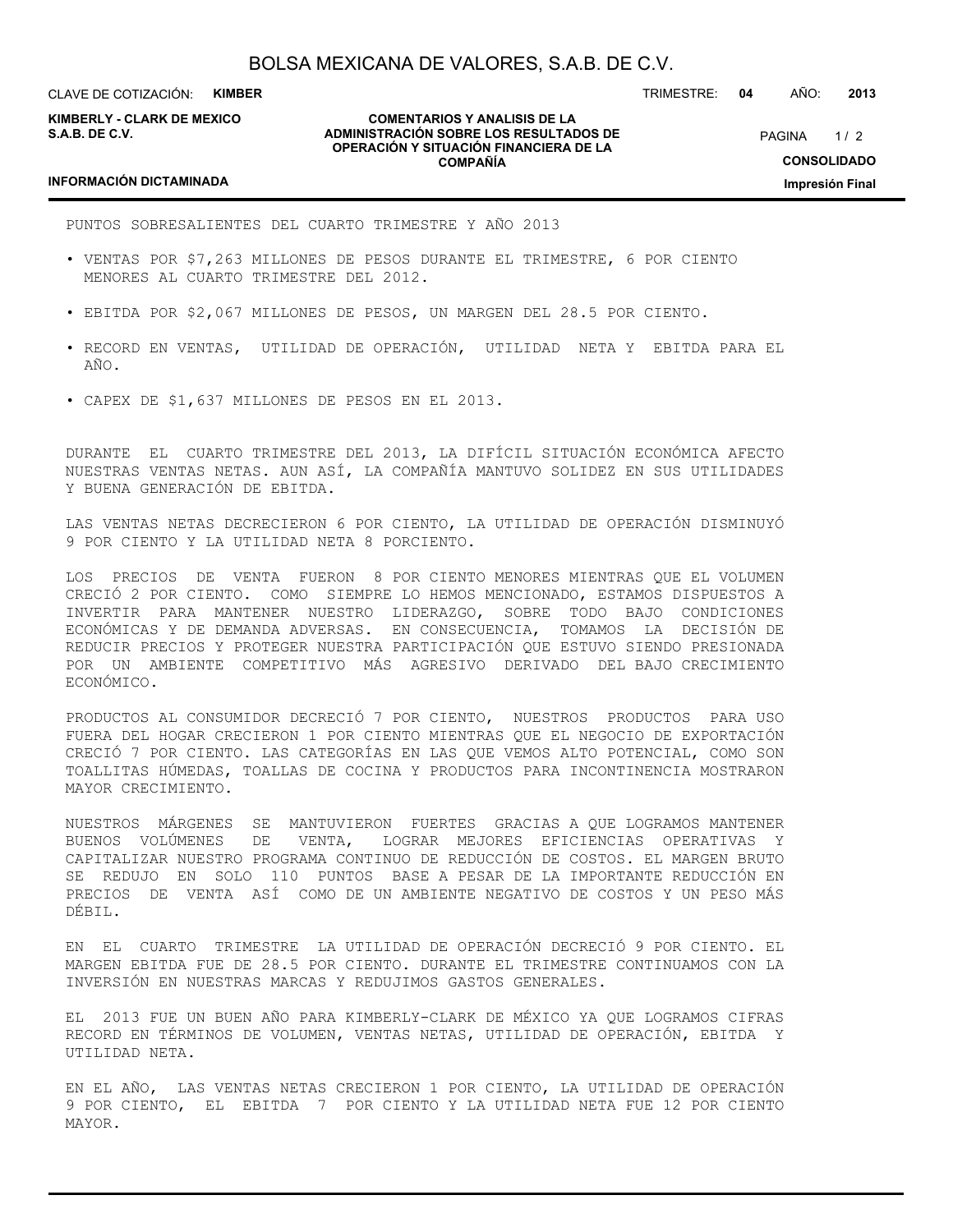CLAVE DE COTIZACIÓN: **KIMBER**

**KIMBERLY - CLARK DE MEXICO S.A.B. DE C.V.**

**COMENTARIOS Y ANALISIS DE LA ADMINISTRACIÓN SOBRE LOS RESULTADOS DE OPERACIÓN Y SITUACIÓN FINANCIERA DE LA COMPAÑÍA**

 $2/2$ PAGINA

**CONSOLIDADO**

**Impresión Final**

#### **INFORMACIÓN DICTAMINADA**

INVERTIMOS \$2,173 MILLONES DE PESOS (\$1,637 MILLONES EN ACTIVOS FIJOS, \$536 MILLONES EN LA ADQUISICIÓN DE ACCIONES PROPIAS) Y PAGAMOS DIVIDENDOS A NUESTROS ACCIONISTAS POR \$4,146 MILLONES DE PESOS.

CON BASE EN LAS EXPECTATIVAS DE CRECIMIENTO FUTURO, CONTINUAMOS INVIRTIENDO EN AUMENTAR NUESTRA CAPACIDAD PRODUCTIVA Y EN PROYECTOS DE INNOVACIÓN. NUESTROS PRINCIPALES PROYECTOS, INCLUYENDO LA MÁQUINA DE TISSUE EN QUERÉTARO, CONTINÚAN CONFORME A LO PLANEADO EN TIEMPO Y COSTO.

AL 31 DE DICIEMBRE LA COMPAÑÍA TENÍA \$5,390 MILLONES DE PESOS EN EFECTIVO.

LA COMPAÑÍA CUENTA CON UN INSTRUMENTO FINANCIERO DERIVADO PARA CUBRIR TASAS DE INTERÉS, CAMBIOS EN EL VALOR DE MERCADO DE ESTE INSTRUMENTO NO IMPACTARÍAN LOS RESULTADOS DE LA EMPRESA DE MODO MATERIAL.

NOTA: EN CUMPLIMIENTO A LO ESTABLECIDO EN EL ARTÍCULO 4.033.01 FRACC.VIII DEL REGLAMENTO INTERIOR DE LA BOLSA MEXICANA DE VALORES, SE INFORMA QUE LA COBERTURA DE ANÁLISIS DE VALORES DE KIMBER ES REALIZADA POR BBVA BANCOMER.

TRIMESTRE: **04** AÑO: **2013**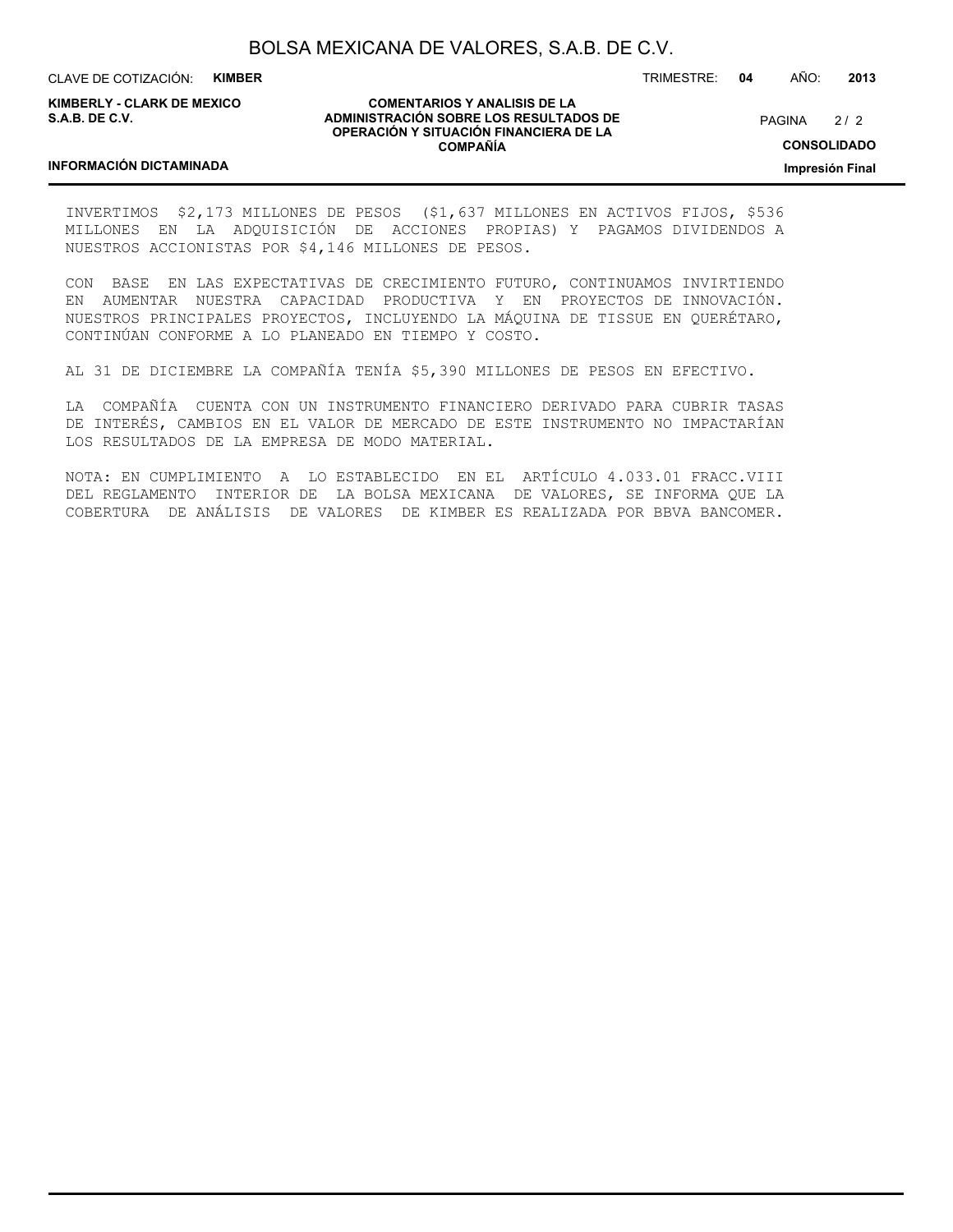| AÑO:<br>CLAVE DE COTIZACIÓN:<br>TRIMESTRE:<br>04<br><b>KIMBER</b> |       |   |     |                                                             |             |              |    |         |                      |  |  |  |
|-------------------------------------------------------------------|-------|---|-----|-------------------------------------------------------------|-------------|--------------|----|---------|----------------------|--|--|--|
| KIMBERLY - CLARK DE MEXICO<br>S.A.B. DE C.V.                      |       |   |     | NOTAS COMPLEMENTARIAS A LA INFORMACIÓN<br><b>FINANCIERA</b> |             |              |    |         | <b>PAGINA</b><br>1/1 |  |  |  |
| <b>CONSOLIDADO</b><br>INFORMACIÓN DICTAMINADA<br>Impresión Final  |       |   |     |                                                             |             |              |    |         |                      |  |  |  |
| CONSULTAR<br>IFRSTRIM.PDF ADJUNTO.                                | NOTAS | A | LOS | ESTADOS                                                     | FINANCIEROS | CONSOLIDADOS | ΕN | ARCHIVO |                      |  |  |  |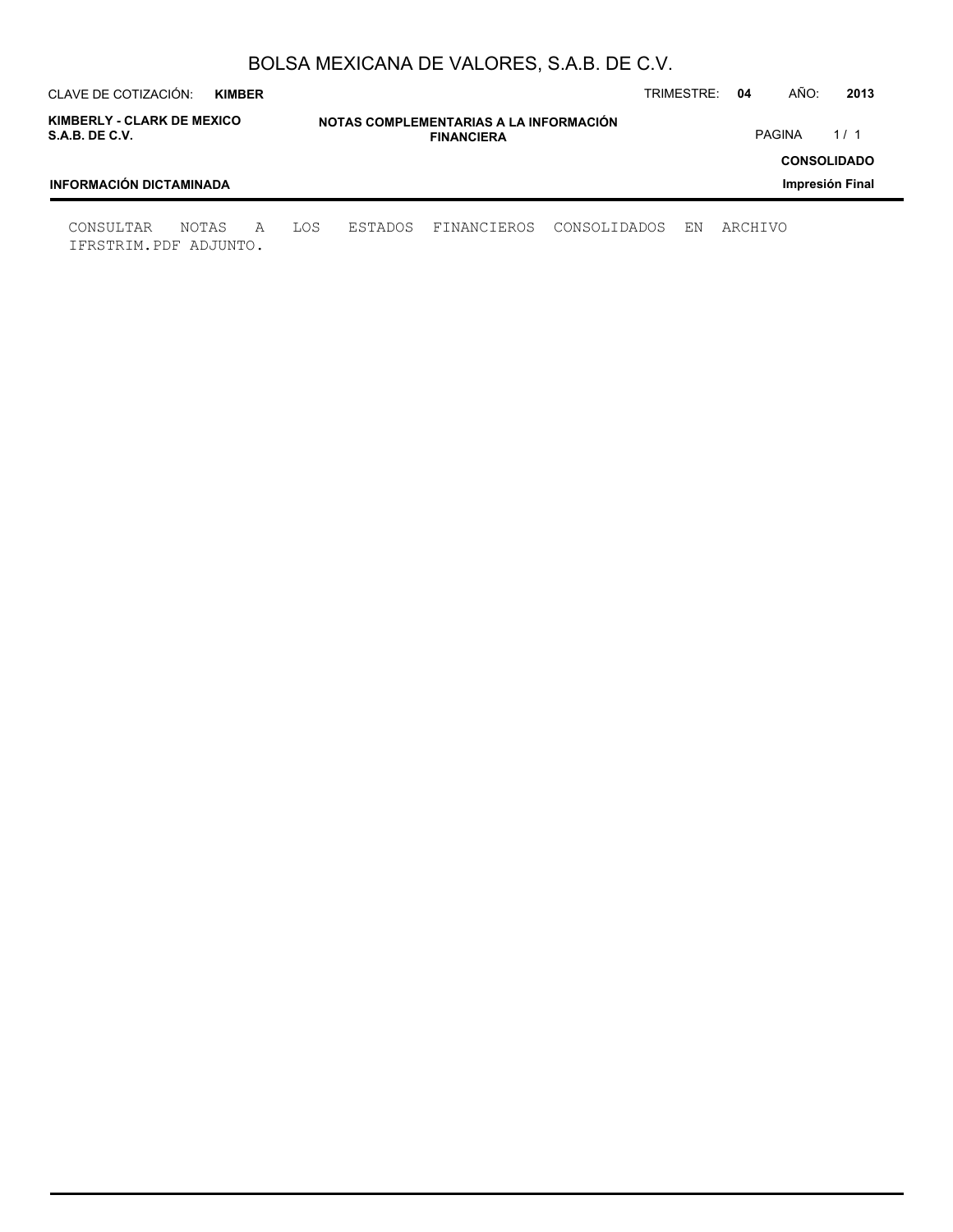**KIMBERLY - CLARK DE MEXICO S.A.B. DE C.V.**

### **INVERSIONES EN ASOCIADAS Y NEGOCIOS CONJUNTOS INFORMACIÓN DICTAMINADA (MILES DE PESOS)**

**CONSOLIDADO**

**Impresión Final**

| <b>NOMBRE DE LA EMPRESA</b>                    | <b>ACTIVIDAD PRINCIPAL</b>                       | <b>NO. DE ACCIONES</b> | $%$ DE<br><b>TENEN</b> | <b>MONTO TOTAL</b>                    |                               |  |
|------------------------------------------------|--------------------------------------------------|------------------------|------------------------|---------------------------------------|-------------------------------|--|
|                                                |                                                  |                        | <b>CIA</b>             | <b>COSTO DE</b><br><b>ADQUISICIÓN</b> | <b>VALOR</b><br><b>ACTUAL</b> |  |
| CRISOBA INDUSTRIAL, S.A. DE C.V.               | SERVICIOS DE RENTA DE EQUIPO Y I<br><b>OTROS</b> | 790.601.970            | 100.00                 |                                       | 0                             |  |
| SERVICIOS EMPRESARIALES<br>SORAN, S.A. DE C.V. | SERVICIOS DE DISTRIB. Y<br><b>FINANCIAMIENTO</b> | 1,500,200,000          | 100.00                 |                                       | $\mathbf{0}$                  |  |
| TAXI AEREO DE MEXICO, S.A.                     | <b>TRANSPORTE AEREO</b>                          | 105,002,055            | 100.00                 |                                       | $\mathbf{0}$                  |  |
| NUEVE SUBSIDIARIAS                             | ARREND. DE INMB. Y EQ. Y OTROS                   |                        | 100.00                 |                                       | $\Omega$                      |  |
| <b>TOTAL DE INVERSIONES EN ASOCIADAS</b>       |                                                  |                        |                        |                                       | $\Omega$                      |  |

**OBSERVACIONES**

CLAVE DE COTIZACIÓN TRIMESTRE **04** AÑO **2013**

**KIMBER**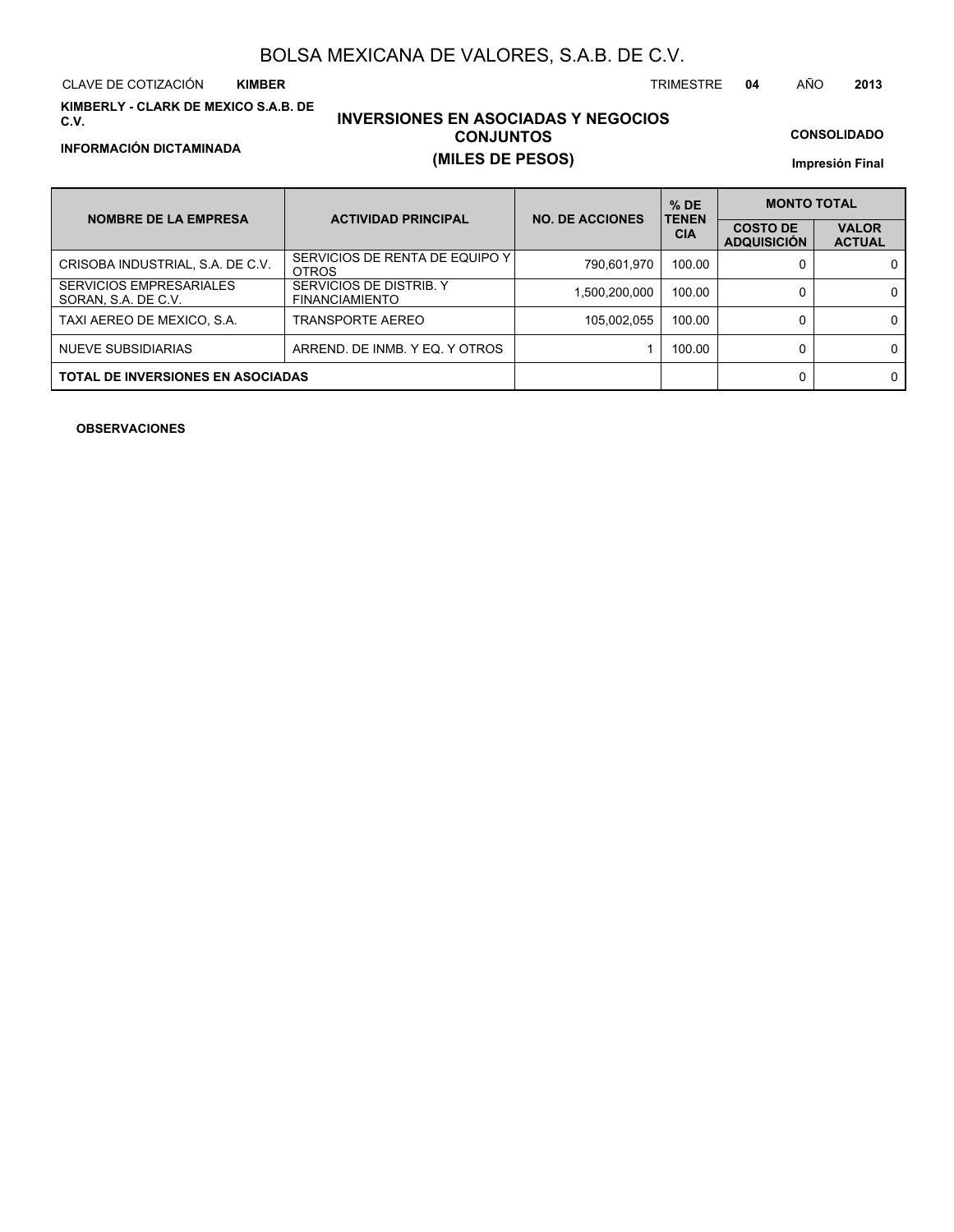#### CLAVE DE COTIZACIÓN**KIMBER**

**KIMBERLY - CLARK DE MEXICO S.A.B. DE C.V.**

### **DESGLOSE DE CRÉDITOS**

### (MILES DE PESOS)

**CONSOLIDADOImpresión Final**

**<sup>2013</sup>**

**INFORMACIÓN DICTAMINADA**

|                               | <b>INSTITUCION</b><br><b>FECHA DE FIRMA /</b><br><b>EXTRANJERA</b><br><b>CONTRATO</b><br>(SI/NO) |  |                                       | VENCTOS. O AMORT. DENOMINADOS EN MONEDA NACIONAL |                            |                    |                     |              |              | VENCTOS, O AMORT, DENOMINADOS EN MONEDA EXTRANJERA |                            |                    |                     |              |              |                       |
|-------------------------------|--------------------------------------------------------------------------------------------------|--|---------------------------------------|--------------------------------------------------|----------------------------|--------------------|---------------------|--------------|--------------|----------------------------------------------------|----------------------------|--------------------|---------------------|--------------|--------------|-----------------------|
| TIPO DE CRÉDITO / INSTITUCIÓN |                                                                                                  |  | <b>FECHA DE</b><br><b>VENCIMIENTO</b> | TASA DE<br>INTERÉS Y/O<br><b>SOBRETASA</b>       | <b>INTERVALO DE TIEMPO</b> |                    |                     |              |              |                                                    | <b>INTERVALO DE TIEMPO</b> |                    |                     |              |              |                       |
|                               |                                                                                                  |  |                                       |                                                  | <b>AÑO ACTUAL</b>          | <b>HASTA 1 AÑO</b> | <b>HASTA 2 AÑOS</b> | HASTA 3 AÑOS | HASTA 4 AÑOS | <b>HASTA 5 AÑOS O</b><br>MÁS                       | AÑO ACTUAL                 | <b>HASTA 1 AÑO</b> | <b>HASTA 2 AÑOS</b> | HASTA 3 AÑOS | HASTA 4 AÑOS | HASTA 5 AÑOS O<br>MÁS |
| <b>BANCARIOS</b>              |                                                                                                  |  |                                       |                                                  |                            |                    |                     |              |              |                                                    |                            |                    |                     |              |              |                       |
| <b>COMERCIO EXTERIOR</b>      |                                                                                                  |  |                                       |                                                  |                            |                    |                     |              |              |                                                    |                            |                    |                     |              |              |                       |
| <b>CON GARANTÍA</b>           |                                                                                                  |  |                                       |                                                  |                            |                    |                     |              |              |                                                    |                            |                    |                     |              |              |                       |
| <b>BANCA COMERCIAL</b>        |                                                                                                  |  |                                       |                                                  |                            |                    |                     |              |              |                                                    |                            |                    |                     |              |              |                       |
| <b>OTROS</b>                  |                                                                                                  |  |                                       |                                                  |                            |                    |                     |              |              |                                                    |                            |                    |                     |              |              |                       |
| <b>TOTAL BANCARIOS</b>        |                                                                                                  |  |                                       |                                                  |                            |                    |                     |              |              |                                                    |                            |                    |                     |              |              |                       |

TRIMESTRE **<sup>04</sup>** AÑO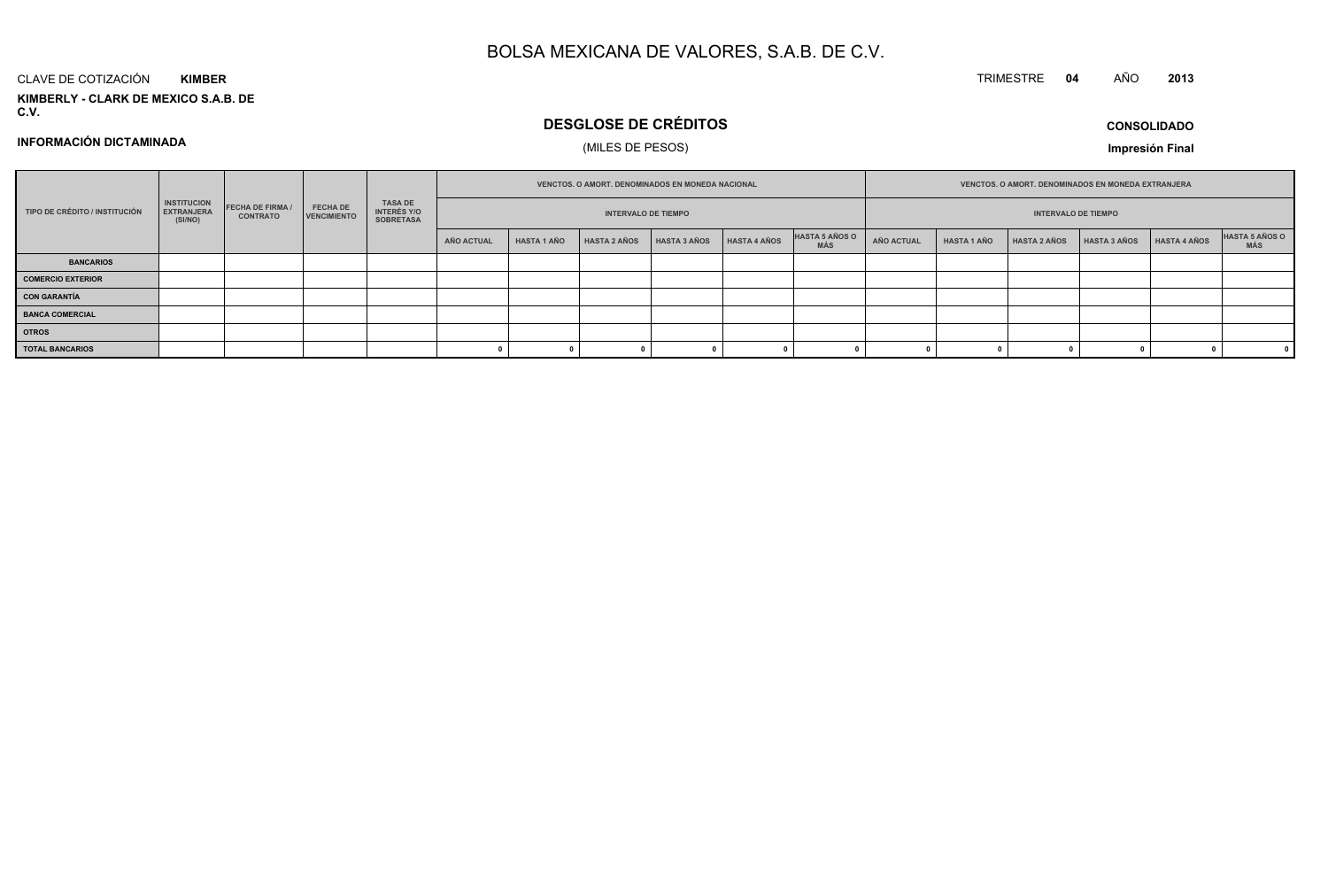#### CLAVE DE COTIZACIÓN**KIMBER**

**INFORMACIÓN DICTAMINADA**

**KIMBERLY - CLARK DE MEXICO S.A.B. DE C.V.**

### **DESGLOSE DE CRÉDITOS**

(MILES DE PESOS)

|                                                            |                                                    |                                            |                                       |                                                          |                            |                    | VENCTOS. O AMORT. DENOMINADOS EN MONEDA NACIONAL |                     |                     |                              |                   |                    | VENCTOS. O AMORT. DENOMINADOS EN MONEDA EXTRANJERA |                     |                     |                              |
|------------------------------------------------------------|----------------------------------------------------|--------------------------------------------|---------------------------------------|----------------------------------------------------------|----------------------------|--------------------|--------------------------------------------------|---------------------|---------------------|------------------------------|-------------------|--------------------|----------------------------------------------------|---------------------|---------------------|------------------------------|
| TIPO DE CRÉDITO / INSTITUCIÓN                              | <b>INSTITUCION</b><br><b>EXTRANJERA</b><br>(SI/NO) | <b>FECHA DE FIRMA /</b><br><b>CONTRATO</b> | <b>FECHA DE</b><br><b>VENCIMIENTO</b> | <b>TASA DE</b><br><b>INTERÉS Y/O</b><br><b>SOBRETASA</b> | <b>INTERVALO DE TIEMPO</b> |                    |                                                  |                     |                     | <b>INTERVALO DE TIEMPO</b>   |                   |                    |                                                    |                     |                     |                              |
|                                                            |                                                    |                                            |                                       |                                                          | AÑO ACTUAL                 | <b>HASTA 1 AÑO</b> | <b>HASTA 2 AÑOS</b>                              | <b>HASTA 3 AÑOS</b> | <b>HASTA 4 AÑOS</b> | <b>HASTA 5 AÑOS O</b><br>MÁS | <b>AÑO ACTUAL</b> | <b>HASTA 1 AÑO</b> | <b>HASTA 2 AÑOS</b>                                | <b>HASTA 3 AÑOS</b> | <b>HASTA 4 AÑOS</b> | <b>HASTA 5 AÑOS C</b><br>MÁS |
| <b>BURSÁTILES</b>                                          |                                                    |                                            |                                       |                                                          |                            |                    |                                                  |                     |                     |                              |                   |                    |                                                    |                     |                     |                              |
| <b>LISTADAS EN BOLSA (MÉXICO Y/O</b><br><b>EXTRANJERO)</b> |                                                    |                                            |                                       |                                                          |                            |                    |                                                  |                     |                     |                              |                   |                    |                                                    |                     |                     |                              |
| <b>QUIROGRAFARIOS</b>                                      |                                                    |                                            |                                       |                                                          |                            |                    |                                                  |                     |                     |                              |                   |                    |                                                    |                     |                     |                              |
| CERTIFICADOS BURSATILES                                    | <b>NO</b>                                          | 05/07/2007                                 | 26/06/2017                            | 3.69                                                     | N/A                        | $\Omega$           | $\Omega$                                         |                     | 2,500,000           |                              |                   |                    |                                                    |                     |                     |                              |
| CERTIFICADOS BURSATILES                                    | <b>NO</b>                                          | 30/03/2009                                 | 22/03/2016                            | 9.98                                                     | N/A                        | $\Omega$           | $\Omega$                                         | 800,000             | $\Omega$            | $\Omega$                     |                   |                    |                                                    |                     |                     |                              |
| CERTIFICADOS BURSATILES                                    | <b>NO</b>                                          | 06/10/2009                                 | 02/10/2014                            | 4.74                                                     | N/A                        | 2,300,000          |                                                  |                     |                     |                              |                   |                    |                                                    |                     |                     |                              |
| CERTIFICADOS BURSATILES                                    | <b>NO</b>                                          | 06/10/2009                                 | 26/09/2019                            | 9.65                                                     | N/A                        | $\Omega$           | $\Omega$                                         |                     | $\Omega$            | 400,000                      |                   |                    |                                                    |                     |                     |                              |
| <b>CERTIFICADOS BURSATILES</b>                             | <b>NO</b>                                          | 11/11/2010                                 | 05/11/2015                            | 4.09                                                     | N/A                        | $\Omega$           | 1,500,000                                        |                     |                     |                              |                   |                    |                                                    |                     |                     |                              |
| CERTIFICADOS BURSATILES                                    | <b>NO</b>                                          | 11/11/2010                                 | 29/10/2020                            | 7.17                                                     | N/A                        |                    | $\Omega$                                         |                     | $\Omega$            | 2,500,000                    |                   |                    |                                                    |                     |                     |                              |
| CERTIFICADOS BURSATILES                                    | <b>NO</b>                                          | 30/09/2013                                 | 24/09/2018                            | 3.94                                                     | N/A                        |                    |                                                  |                     | $\Omega$            | 750,000                      |                   |                    |                                                    |                     |                     |                              |
| <b>CERTIFICADOS BURSATILES</b>                             | <b>NO</b>                                          | 30/09/2013                                 | 18/09/2023                            | 6.98                                                     | N/A                        |                    | $\sqrt{2}$                                       |                     | $\Omega$            | 1,727,845                    |                   |                    |                                                    |                     |                     |                              |
| <b>CON GARANTÍA</b>                                        |                                                    |                                            |                                       |                                                          |                            |                    |                                                  |                     |                     |                              |                   |                    |                                                    |                     |                     |                              |
| <b>COLOCACIONES PRIVADAS</b>                               |                                                    |                                            |                                       |                                                          |                            |                    |                                                  |                     |                     |                              |                   |                    |                                                    |                     |                     |                              |
| <b>QUIROGRAFARIOS</b>                                      |                                                    |                                            |                                       |                                                          |                            |                    |                                                  |                     |                     |                              |                   |                    |                                                    |                     |                     |                              |
| <b>CON GARANTÍA</b>                                        |                                                    |                                            |                                       |                                                          |                            |                    |                                                  |                     |                     |                              |                   |                    |                                                    |                     |                     |                              |
| <b>TOTAL BURSÁTILES</b>                                    |                                                    |                                            |                                       |                                                          |                            | 2,300,000          | 1,500,000                                        | 800,000             | 2,500,000           | 5,377,845                    | $\Omega$          |                    |                                                    |                     |                     |                              |

**CONSOLIDADO**

**Impresión Final**

TRIMESTRE **<sup>04</sup>** AÑO **<sup>2013</sup>**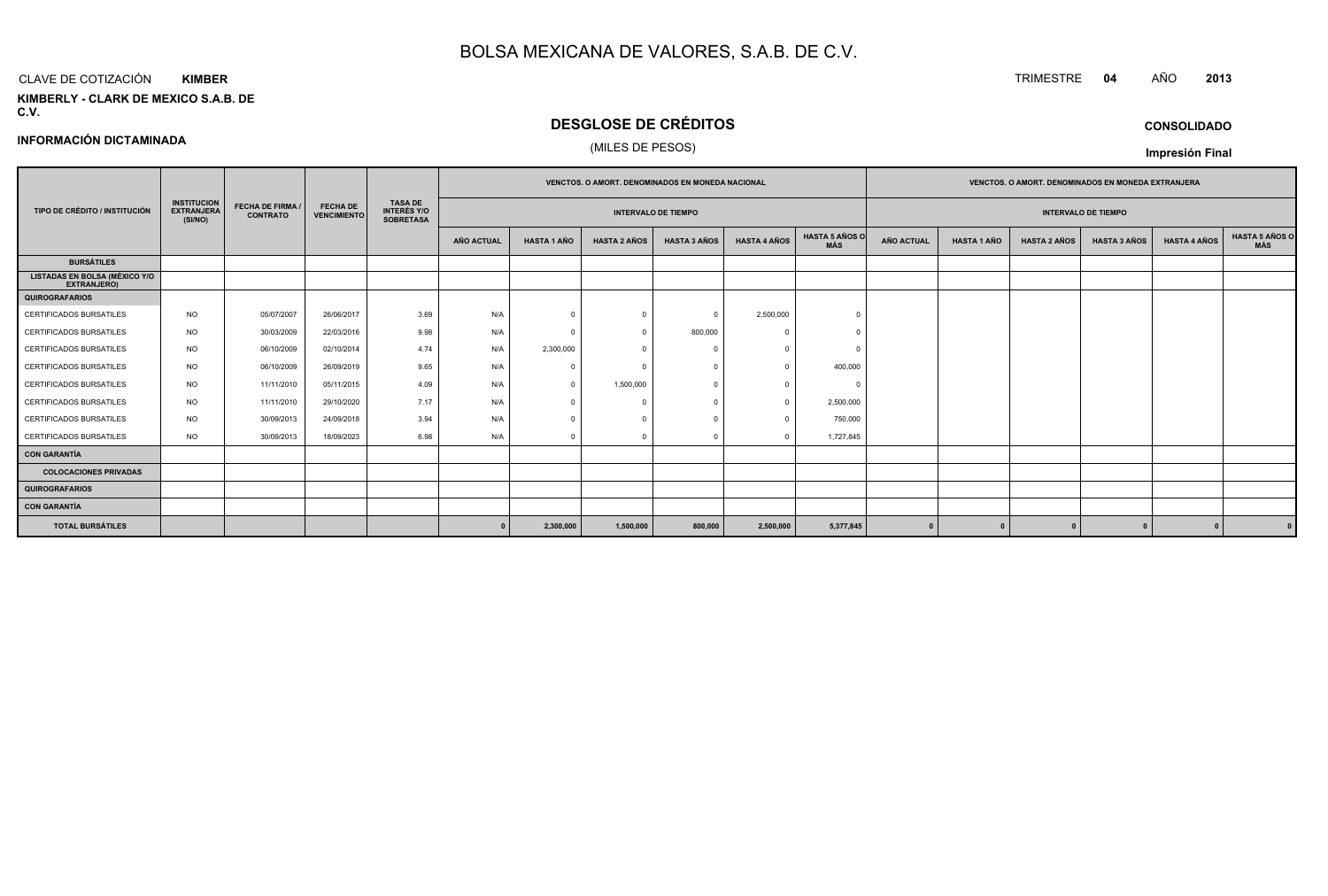#### CLAVE DE COTIZACIÓN**KIMBER**

**INFORMACIÓN DICTAMINADA**

#### **KIMBERLY - CLARK DE MEXICO S.A.B. DEC.V.**

### **DESGLOSE DE CRÉDITOS**

#### (MILES DE PESOS)

|                                                                                       |                                                                    |              |                                | VENCTOS. O AMORT. DENOMINADOS EN MONEDA NACIONAL |                    |                     |                     | VENCTOS. O AMORT. DENOMINADOS EN MONEDA EXTRANJERA |                              |                |                    |                     |                     |                     |                       |
|---------------------------------------------------------------------------------------|--------------------------------------------------------------------|--------------|--------------------------------|--------------------------------------------------|--------------------|---------------------|---------------------|----------------------------------------------------|------------------------------|----------------|--------------------|---------------------|---------------------|---------------------|-----------------------|
| TIPO DE CRÉDITO / INSTITUCIÓN                                                         | <b>INSTITUCION</b><br><b>FECHA</b><br><b>EXTRANJERA</b><br>(SI/NO) | CONCERTACIÓN | FECHA DE<br><b>VENCIMIENTO</b> | <b>INTERVALO DE TIEMPO</b>                       |                    |                     |                     |                                                    | <b>INTERVALO DE TIEMPO</b>   |                |                    |                     |                     |                     |                       |
|                                                                                       |                                                                    |              |                                | <b>AÑO ACTUAL</b>                                | <b>HASTA 1 AÑO</b> | <b>HASTA 2 AÑOS</b> | <b>HASTA 3 AÑOS</b> | <b>HASTA 4 AÑOS</b>                                | <b>HASTA 5 AÑOS O</b><br>MÁS | AÑO ACTUAL     | <b>HASTA 1 AÑO</b> | <b>HASTA 2 AÑOS</b> | <b>HASTA 3 AÑOS</b> | <b>HASTA 4 AÑOS</b> | HASTA 5 AÑOS O<br>MÁS |
| OTROS PASIVOS CIRCULANTES Y<br>NO CIRCULANTES CON COSTO                               |                                                                    |              |                                |                                                  |                    |                     |                     |                                                    |                              |                |                    |                     |                     |                     |                       |
|                                                                                       | <b>NO</b>                                                          |              |                                | N/A                                              | $\Omega$           | $\overline{0}$      | $\Omega$            | $\circ$                                            | $\Omega$                     |                |                    |                     |                     |                     |                       |
| <b>TOTAL OTROS PASIVOS</b><br><b>CIRCULANTES Y NO CIRCULANTES</b><br><b>CON COSTO</b> |                                                                    |              |                                | $\Omega$                                         |                    | $\Omega$            | $\Omega$            | $\Omega$                                           | $\Omega$                     | $\Omega$       | $\Omega$           |                     | $\mathbf 0$         | $\Omega$            |                       |
|                                                                                       |                                                                    |              |                                |                                                  |                    |                     |                     |                                                    |                              |                |                    |                     |                     |                     |                       |
| <b>PROVEEDORES</b>                                                                    |                                                                    |              |                                |                                                  |                    |                     |                     |                                                    |                              |                |                    |                     |                     |                     |                       |
| <b>VARIOS</b>                                                                         | <b>NO</b>                                                          | 31/12/2013   |                                | N/A                                              | 1,461,991          |                     |                     |                                                    |                              |                |                    |                     |                     |                     |                       |
| <b>VARIOS</b>                                                                         | <b>NO</b>                                                          | 31/12/2013   |                                |                                                  |                    |                     |                     |                                                    |                              | N/A            | 1,857,080          |                     |                     |                     |                       |
| <b>TOTAL PROVEEDORES</b>                                                              |                                                                    |              |                                | $\overline{0}$                                   | 1,461,991          |                     |                     |                                                    |                              | $\overline{0}$ | 1,857,080          |                     |                     |                     |                       |
|                                                                                       |                                                                    |              |                                |                                                  |                    |                     |                     |                                                    |                              |                |                    |                     |                     |                     |                       |
| OTROS PASIVOS CIRCULANTES Y<br><b>NO CIRCULANTES</b>                                  |                                                                    |              |                                |                                                  |                    |                     |                     |                                                    |                              |                |                    |                     |                     |                     |                       |
| <b>VARIOS</b>                                                                         | <b>NO</b>                                                          |              |                                | N/A                                              | 1,778,800          | $\overline{0}$      | $\Omega$            | $\Omega$                                           | $\Omega$                     |                |                    |                     |                     |                     |                       |
| <b>BANAMEX S.A.</b>                                                                   | <b>NO</b>                                                          |              |                                | N/A                                              | $\Omega$           | $\overline{0}$      | $\Omega$            | 160,131                                            | $\Omega$                     |                |                    |                     |                     |                     |                       |
| <b>VARIOS</b>                                                                         | <b>NO</b>                                                          |              |                                | N/A                                              | $\Omega$           | $\Omega$            | $\sqrt{2}$          | $\Omega$                                           | 144,973                      |                |                    |                     |                     |                     |                       |
| <b>VARIOS</b>                                                                         | <b>NO</b>                                                          |              |                                |                                                  |                    |                     |                     |                                                    |                              | N/A            | 12,789             | $\Omega$            | $\Omega$            | $\Omega$            | $\mathbf 0$           |
| <b>TOTAL OTROS PASIVOS</b><br><b>CIRCULANTES Y NO CIRCULANTES</b>                     |                                                                    |              |                                | $\Omega$                                         | 1,778,800          | $\circ$             | $\Omega$            | 160,131                                            | 144,973                      | $\Omega$       | 12,789             | $\Omega$            | $\circ$             | $\Omega$            |                       |
|                                                                                       |                                                                    |              |                                |                                                  |                    |                     |                     |                                                    |                              |                |                    |                     |                     |                     |                       |
| <b>TOTAL GENERAL</b>                                                                  |                                                                    |              |                                | $\mathbf 0$                                      | 5,540,791          | 1,500,000           | 800,000             | 2,660,131                                          | 5,522,818                    | $\mathbf 0$    | 1,869,869          | $\mathbf 0$         | $\mathbf{0}$        | $\Omega$            |                       |

#### **OBSERVACIONES**

SE INCLUYEN \$22,155 DE GASTOS POR EMISIÓN DE DEUDA DISMINUIDOS DEL CERTIFICADOBURSÁTIL CON VENCIMIENTO AL 18/09/2023.

### TRIMESTRE **<sup>04</sup>** AÑO **<sup>2013</sup>**

**CONSOLIDADO**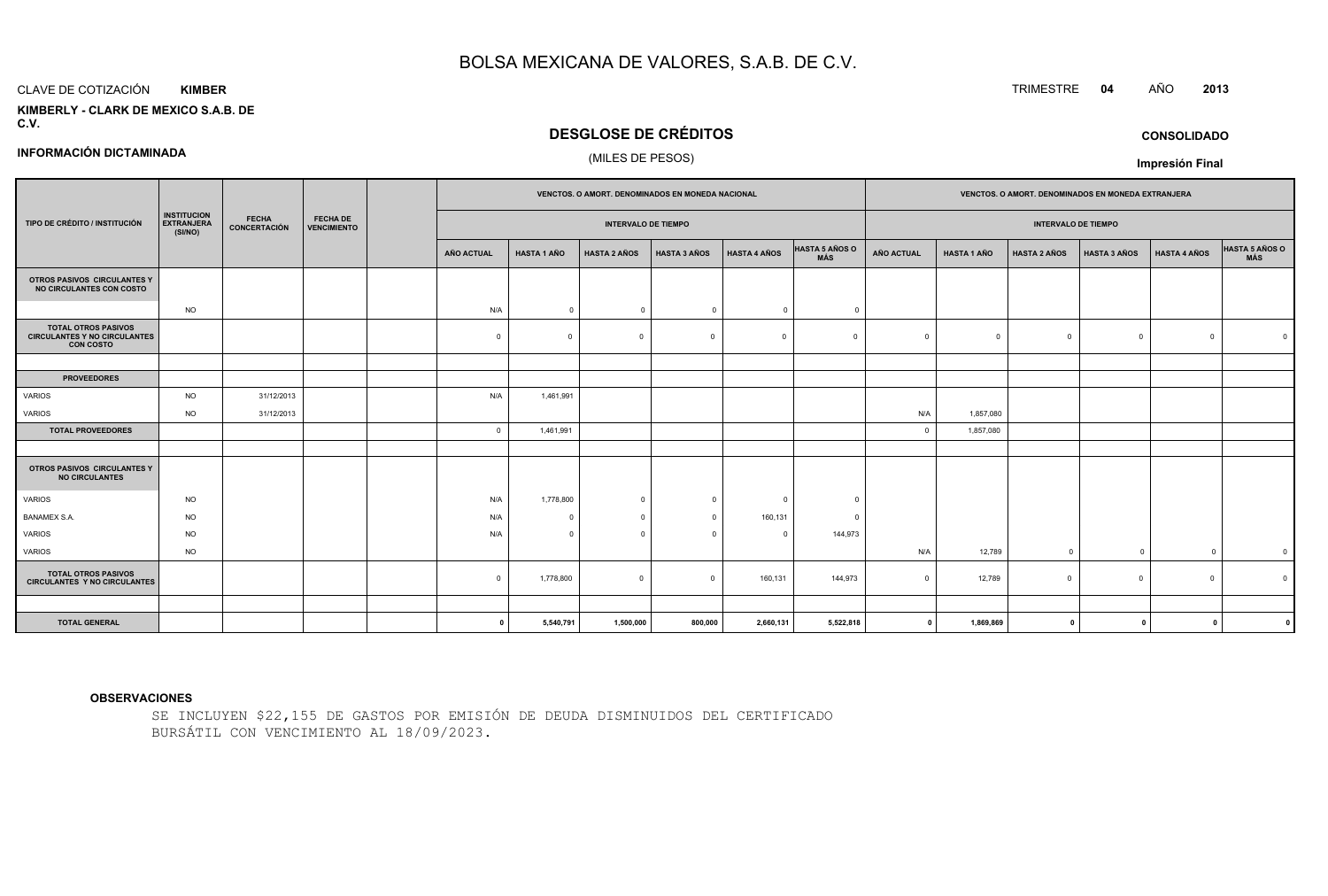#### CLAVE DE COTIZACIÓN: **KIMBER KIMBERLY - CLARK DE MEXICO S.A.B. DE C.V.**

**POSICIÓN MONETARIA EN MONEDA EXTRANJERA**

TRIMESTRE: **04** AÑO: **2013**

#### **CONSOLIDADO**

#### **INFORMACIÓN DICTAMINADA**

**(MILES DE PESOS)**

#### **Impresión Final**

| POSICIÓN EN MONEDA EXTRANJERA | <b>DÓLARES</b>                                   |           | <b>OTRAS MONEDAS</b> | <b>TOTAL MILES DE</b> |              |
|-------------------------------|--------------------------------------------------|-----------|----------------------|-----------------------|--------------|
| (MILES DE PESOS)              | MILES DE DÓLARES MILES DE PESOS MILES DE DÓLARES |           |                      | <b>MILES DE PESOS</b> | <b>PESOS</b> |
| <b>ACTIVO MONETARIO</b>       | 89,048                                           | 1,162,077 | 0                    | 0                     | 1,162,077    |
| <b>CIRCULANTE</b>             | 89,048                                           | 1,162,077 | 0                    | 0                     | 1,162,077    |
| NO CIRCULANTE                 | 0                                                | 0         | 0                    | 0                     | 0            |
| <b>PASIVO</b>                 | 143,285                                          | 1,869,869 | 0                    | 0                     | 1,869,869    |
| <b>CIRCULANTE</b>             | 143,285                                          | 1,869,869 | 0                    | 0                     | 1,869,869    |
| NO CIRCULANTE                 | 0                                                | 0         | 0                    | 0                     | 0            |
| <b>SALDO NETO</b>             | $-54,237$                                        | -707,792  | 0                    | 0                     | -707,792     |

#### **OBSERVACIONES**

EL TIPO DE CAMBIO UTILIZADO PARA VALUAR ESTAS PARTIDAS FUE DE \$13.05 PESOS POR UN DÓLAR ESTADOUNIDENSE.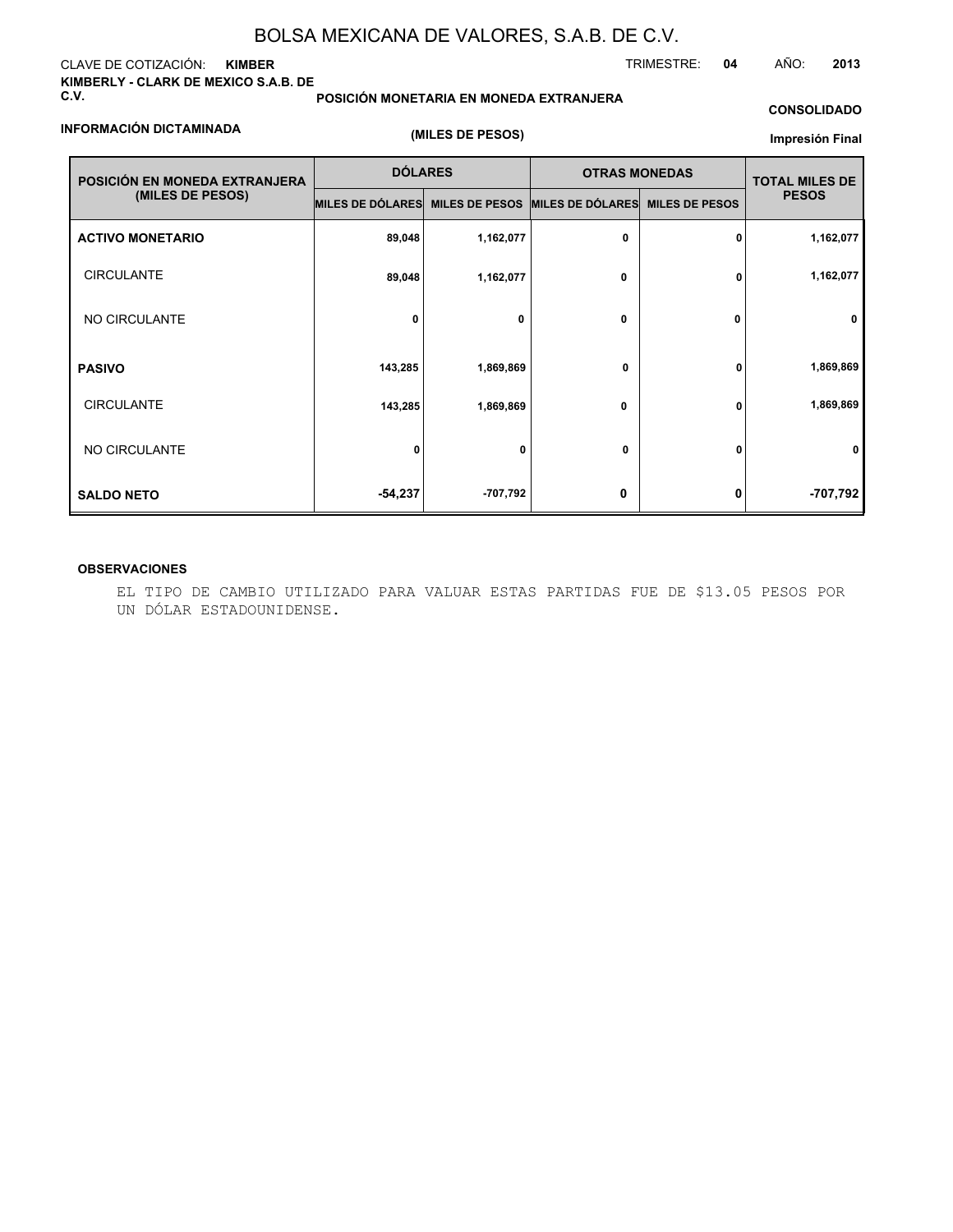| CLAVE DE COTIZACIÓN:                         | <b>KIMBER</b> |                              | TRIMESTRE: | 04            | AÑO:               | 2013 |
|----------------------------------------------|---------------|------------------------------|------------|---------------|--------------------|------|
| KIMBERLY - CLARK DE MEXICO S.A.B. DE<br>C.V. |               | <b>INSTRUMENTOS DE DEUDA</b> |            | <b>PAGINA</b> |                    | 1/2  |
| <b>INFORMACIÓN DICTAMINADA</b>               |               |                              |            |               | <b>CONSOLIDADO</b> |      |
|                                              |               |                              |            |               | Impresión Final    |      |

#### **LIMITACIONES FINANCIERAS SEGÚN CONTRATO, ESCRITURAS DE LA EMISION Y/O TITULO**

LAS OBLIGACIONES DE LOS CERTIFICADOS BURSÁTILES, SON DE HACER Y NO HACER; QUE NO INCLUYEN RESTRICCIONES FINANCIERAS.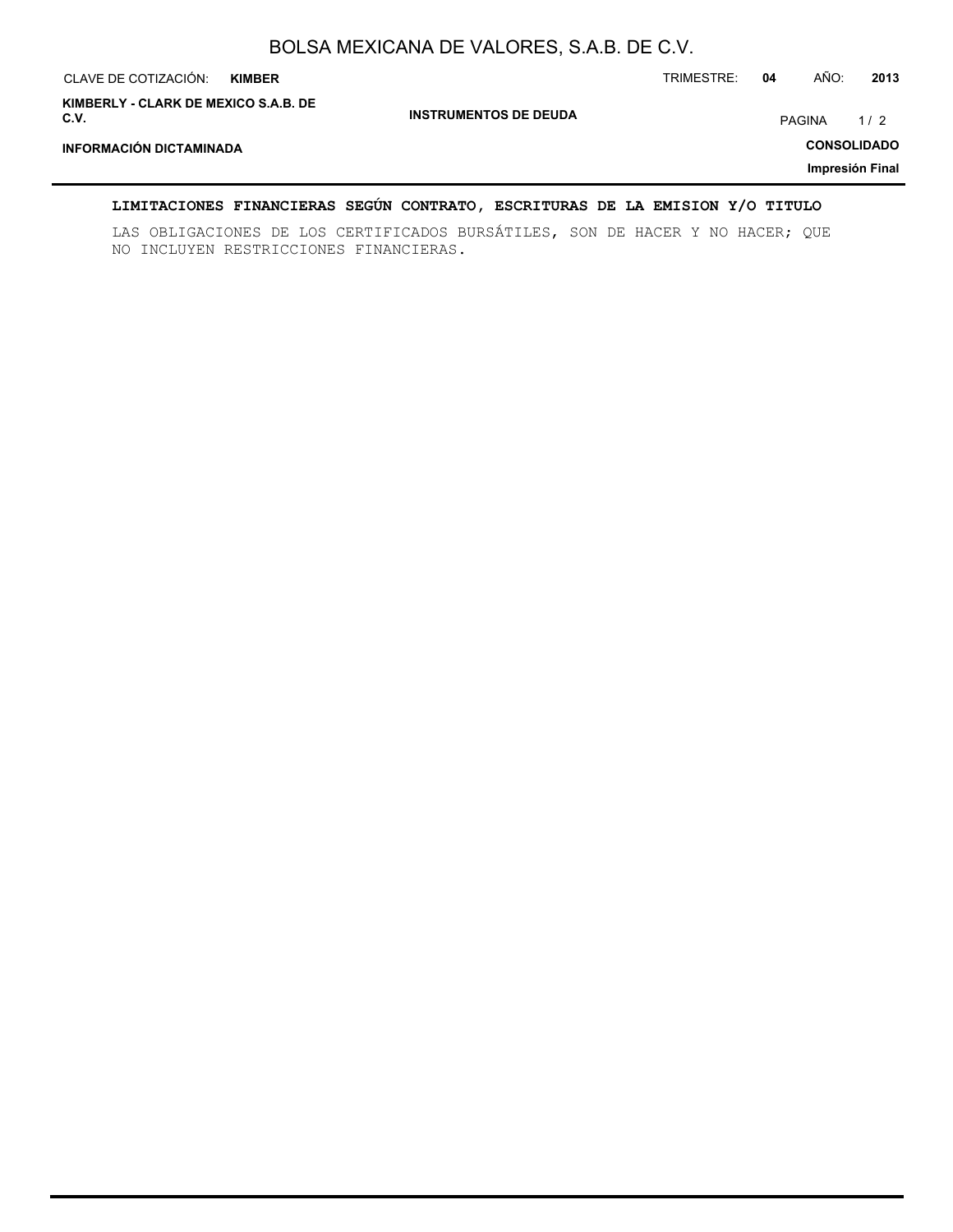| CLAVE DE COTIZACIÓN:<br><b>KIMBER</b>        |                              | TRIMESTRE: | 04            | AÑO: | 2013               |
|----------------------------------------------|------------------------------|------------|---------------|------|--------------------|
| KIMBERLY - CLARK DE MEXICO S.A.B. DE<br>C.V. | <b>INSTRUMENTOS DE DEUDA</b> |            | <b>PAGINA</b> |      | 2/2                |
| INFORMACIÓN DICTAMINADA                      |                              |            |               |      | <b>CONSOLIDADO</b> |
|                                              |                              |            |               |      | Impresión Final    |

**SITUACIÓN ACTUAL DE LAS LIMITACIONES FINANCIERAS**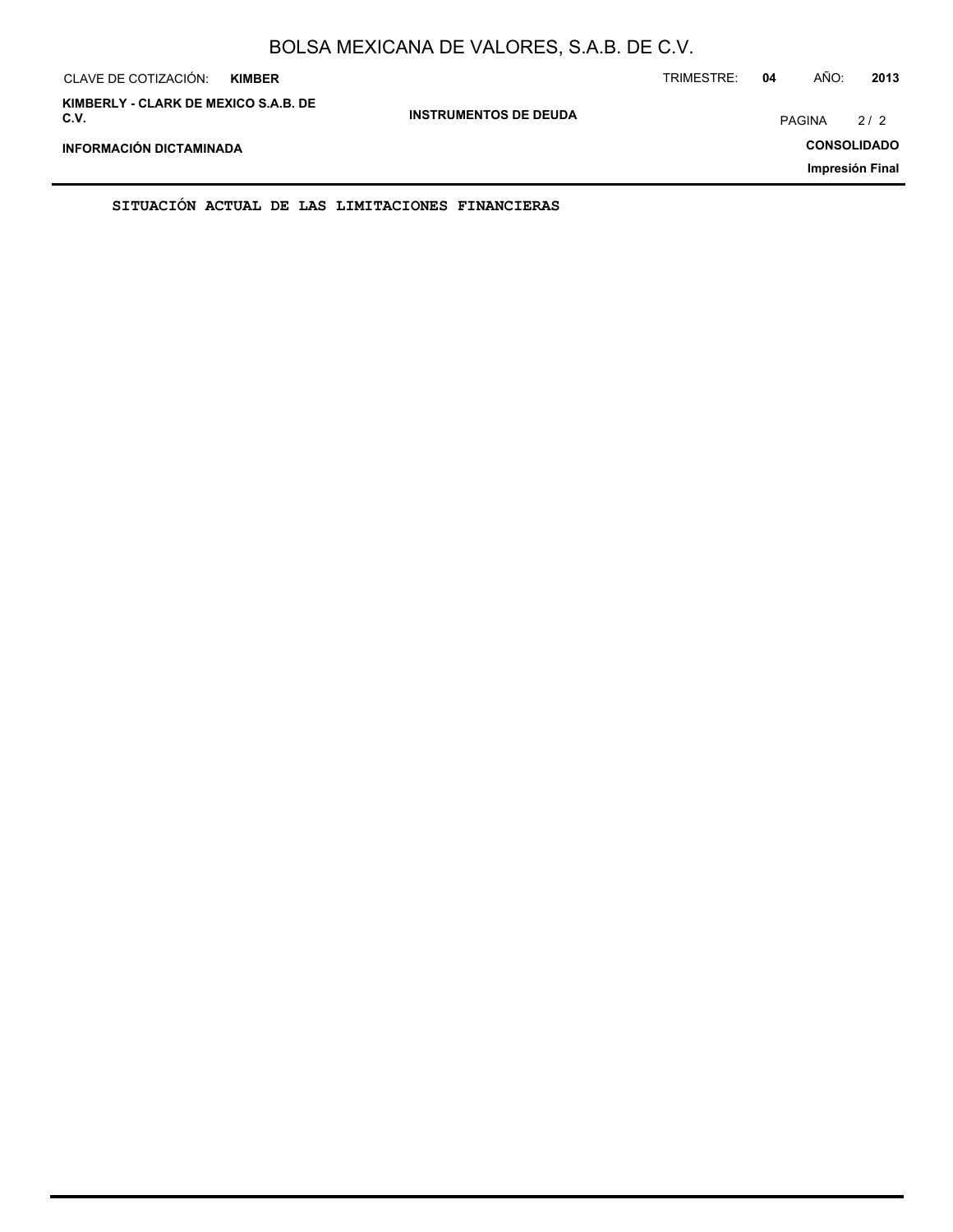CLAVE DE COTIZACIÓN TRIMESTRE **04** AÑO **2013 KIMBER**

**INFORMACIÓN DICTAMINADA**

**KIMBERLY - CLARK DE MEXICO S.A.B. DE C.V.**

### **DISTRIBUCIÓN DE INGRESOS POR PRODUCTO INGRESOS TOTALES (MILES DE PESOS)**

**CONSOLIDADO**

**Impresión Final**

| <b>FRINCIPALES PRODUCTOS O LINEA</b>      | <b>VENTAS</b>  |                | $%$ DE<br><b>PARTICIPACION EN</b> | <b>PRINCIPALES</b> |                 |  |  |  |  |
|-------------------------------------------|----------------|----------------|-----------------------------------|--------------------|-----------------|--|--|--|--|
| <b>DE PRODUCTOS</b>                       | <b>VOLUMEN</b> | <b>IMPORTE</b> | <b>EL MERCADO</b>                 | <b>MARCAS</b>      | <b>CLIENTES</b> |  |  |  |  |
| <b>INGRESOS NACIONALES</b>                |                |                |                                   |                    |                 |  |  |  |  |
| PROD. AL CONSUMIDOR                       | 0              | 28,252,033     | 0.00                              |                    |                 |  |  |  |  |
| <b>INGRESOS POR EXPORTACIÓN</b>           |                |                |                                   |                    |                 |  |  |  |  |
| <b>INFORMACION TOTAL</b>                  | 0              | 1,425,483      | 0.00                              |                    |                 |  |  |  |  |
| INGRESOS DE SUBSIDIARIAS EN EL EXTRANJERO |                |                |                                   |                    |                 |  |  |  |  |
| <b>INFORMACION TOTAL</b>                  | 0              | $\Omega$       | 0.00                              |                    |                 |  |  |  |  |
| <b>TOTAL</b>                              | 0              | 29,677,516     |                                   |                    |                 |  |  |  |  |

**OBSERVACIONES**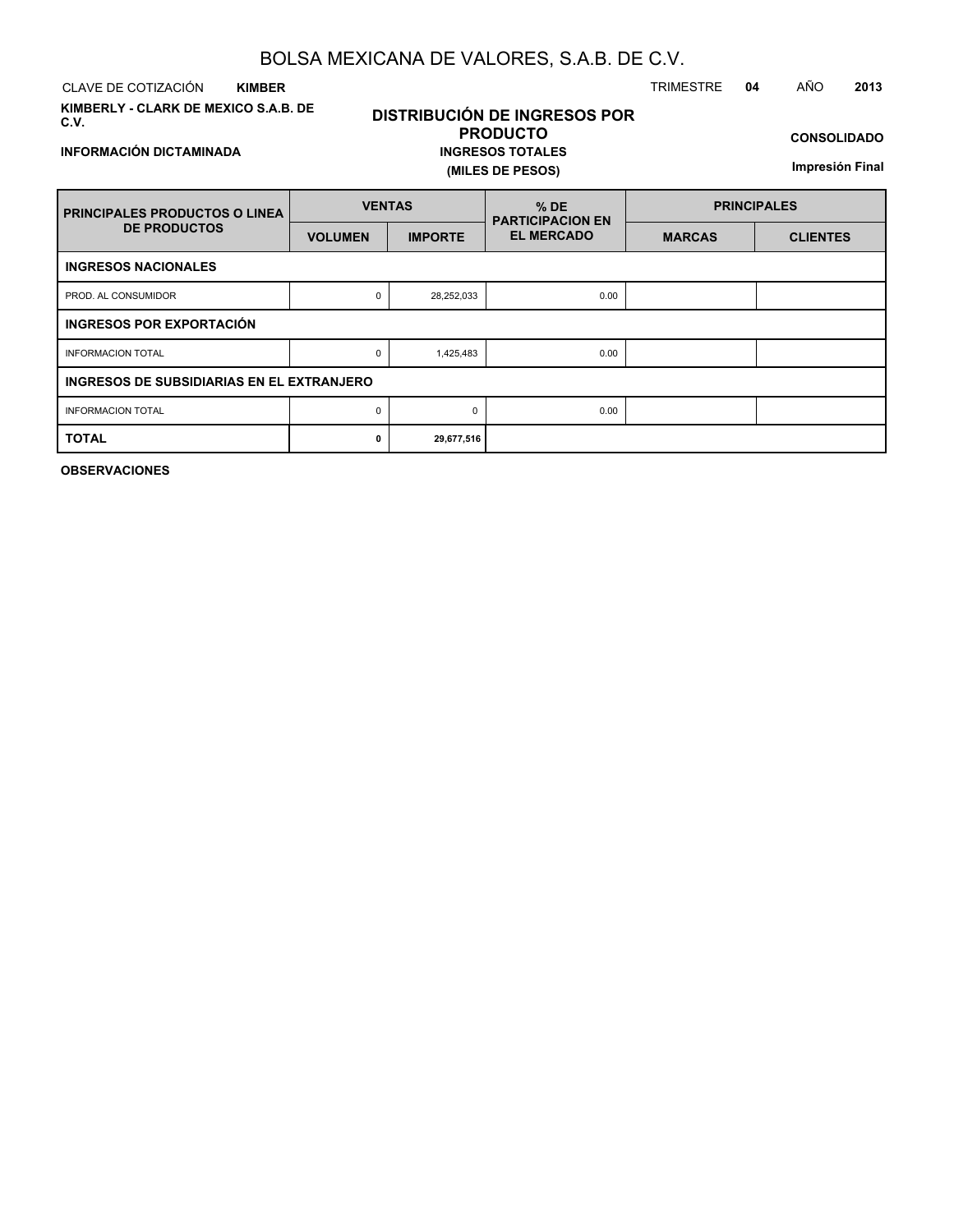**KIMBERLY - CLARK DE MEXICO S.A.B. DE C.V.**CLAVE DE COTIZACIÓN**KIMBER**

## **INTEGRACIÓN DEL CAPITAL SOCIALPAGADO**

### **CARACTERISTICAS DE LAS ACCIONES**

**CONSOLIDADO**

**<sup>2013</sup>**

**<sup>04</sup>** AÑO

**Impresión Final**

| <b>SERIES</b> |                           | <b>CUPÓN</b> |                     | <b>NUMERO DE ACCIONES</b> | <b>CAPITAL SOCIAL</b> |                          |             |                 |  |
|---------------|---------------------------|--------------|---------------------|---------------------------|-----------------------|--------------------------|-------------|-----------------|--|
|               | VALOR NOMINAL(\$) VIGENTE |              | <b>PORCIÓN FIJA</b> | <b>PORCIÓN VARIABLE</b>   |                       | <b>LIBRE SUSCRIPCIÓN</b> | <b>FIJO</b> | <b>VARIABLE</b> |  |
| I٨            | 0.00000                   | 41           | 1,626,493,759       |                           | 1,626,493,759         | 0                        | 4,430       | $\mathbf{0}$    |  |
| lв            | 0.00000                   | 41           | 1,500,855,717       |                           | 0                     | 1,500,855,717            | 4,101       | $\mathbf{0}$    |  |
| <b>TOTAL</b>  |                           |              | 3,127,349,476       |                           | 1,626,493,759         | 1,500,855,717            | 8,531       | 0               |  |

**TOTAL DE ACCIONES QUE REPRESENTAN EL CAPITAL SOCIAL PAGADO A LA FECHA DE ENVIO DE LA INFORMACIÓN:**

3,127,349,476

TRIMESTRE

**OBSERVACIONES**

#### **INFORMACIÓN DICTAMINADA**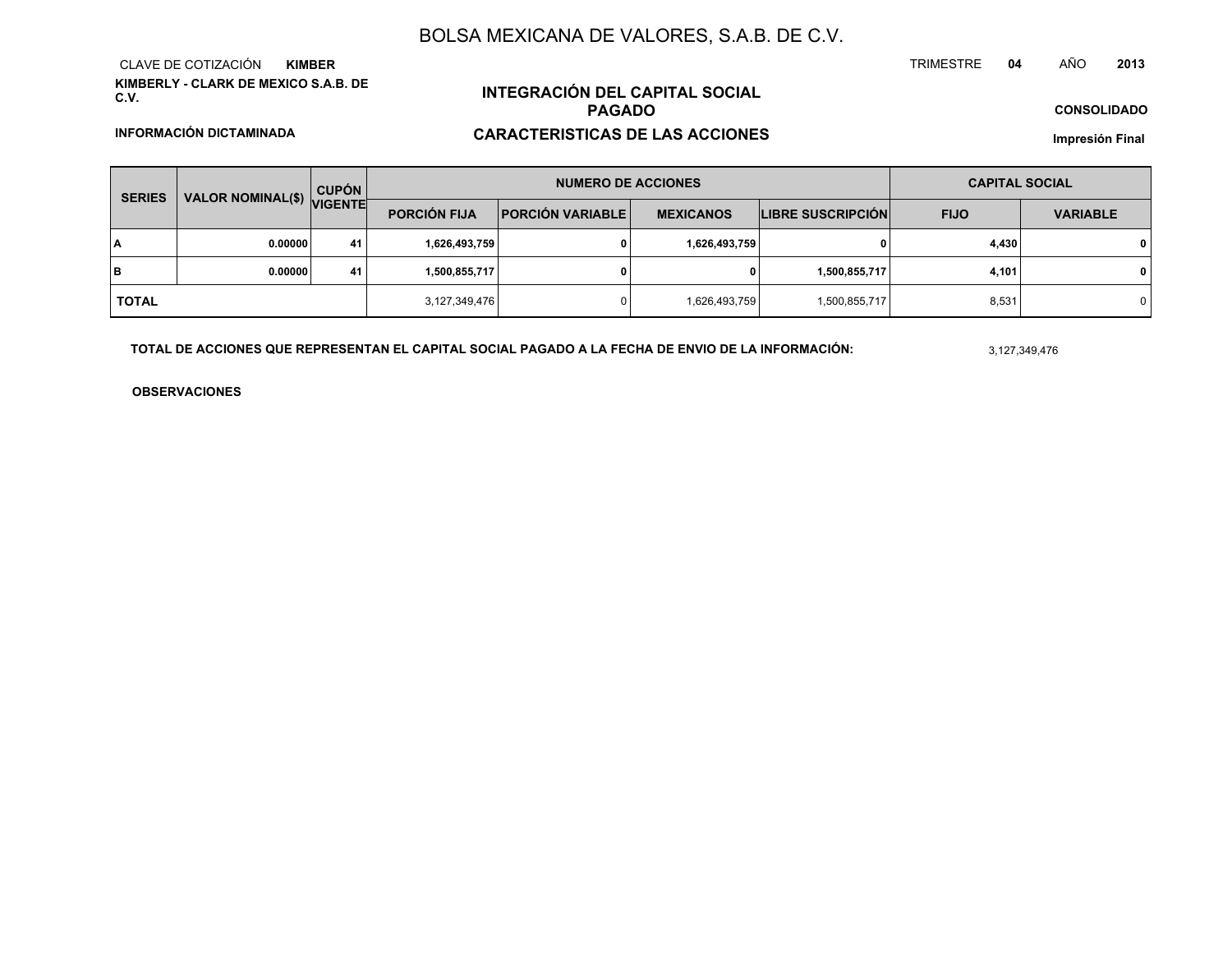**INSTRUMENTOS FINANCIEROS DERIVADOS**

CLAVE DE COTIZACIÓN: **KIMBER**

**KIMBERLY - CLARK DE MEXICO S.A.B. DE C.V.**

TRIMESTRE: **04** AÑO: **2013**

 $1/3$ PAGINA **/ 3**

**CONSOLIDADO**

**Impresión Final**

#### **INFORMACIÓN DICTAMINADA**

INFORMACIÓN CUALITATIVA =======================

KIMBER MANTIENE LA POLÍTICA DE QUE EL USO DE DERIVADOS OBEDEZCA EXCLUSIVAMENTE A FINES DE COBERTURA. LA ENTIDAD CUENTA CON PROCEDIMIENTOS INTERNOS Y CONTROLES QUE VERIFICAN QUE DICHOS INSTRUMENTOS FINANCIEROS CUMPLAN CON ESE FIN.

EL PROCEDIMIENTO QUE SIGUE LA ENTIDAD PARA LA CONTRATACIÓN DE UN INSTRUMENTO FINANCIERO DERIVADO ES EL SIGUIENTE:

EL TESORERO REALIZA UN ANÁLISIS DE LOS RIESGOS (VALOR EN RIESGO), LIQUIDEZ Y ALTERNATIVAS DE COBERTURA QUE EXISTEN EN EL MERCADO Y QUE HAN SIDO EXPUESTOS POR LAS DISTINTAS INSTITUCIONES FINANCIERAS CON LAS QUE LA ENTIDAD TRABAJA. EL TESORERO LE PRESENTA DICHO ESTUDIO Y SU RECOMENDACIÓN AL DIRECTOR DE FINANZAS EL CUAL ANALIZA Y POSTERIORMENTE SOMETE A CONSIDERACIÓN DEL DIRECTOR GENERAL UNA RECOMENDACIÓN. FINALMENTE, TAL RECOMENDACIÓN ES PRESENTADA AL PRESIDENTE DEL CONSEJO QUIEN DA LA APROBACIÓN O NEGATIVA SOBRE LA CONTRATACIÓN DEL INSTRUMENTO FINANCIERO DERIVADO EN CUESTIÓN.

CUANDO UN DERIVADO HA SIDO CONTRATADO, EL ESQUEMA DE COBERTURA A QUE SE REFIERE, SE PRESENTA AL COMITÉ DE AUDITORÍA INTEGRADO POR CONSEJEROS INDEPENDIENTES Y FINALMENTE SE EXPONE AL CONSEJO DE ADMINISTRACIÓN EN LA SESIÓN INMEDIATA SIGUIENTE, CON EL FIN DE MANTENER DEBIDAMENTE INFORMADOS A LOS CONSEJEROS.

RIESGOS SUJETOS DE COBERTURA ============================

EL 100% DE LA DEUDA DE KIMBER ESTÁ DENOMINADA EN PESOS BAJO LA MODALIDAD DE CERTIFICADOS BURSÁTILES DE LARGO PLAZO CON TASAS FIJAS Y VARIABLES. LA ADMINISTRACIÓN SE HA PREOCUPADO POR REDUCIR LA EXPOSICIÓN EN VARIACIONES DE TASAS DE INTERÉS SOBRE DICHOS CERTIFICADOS BURSÁTILES BUSCANDO UN EQUILIBRIO ENTRE TASAS. CUANDO EN EL MERCADO MEXICANO SE HAN GENERADO OPORTUNIDADES PARA MANTENER DICHO BALANCE, LA ENTIDAD HA RECURRIDO A INSTRUMENTOS FINANCIEROS DERIVADOS PARA LOGRAR DICHO FIN.

LA ENTIDAD NO TIENE RESTRICCIONES SOBRE LOS MERCADOS DE NEGOCIACIÓN DONDE SE LLEVEN A CABO DICHOS INSTRUMENTOS FINANCIEROS DERIVADOS, ESTOS ESTARÁN EN FUNCIÓN DE LAS CARACTERÍSTICAS DEL DERIVADO.

KIMBER NO MANTIENE UNA POLÍTICA SOBRE LLAMADAS DE MARGEN NI COLATERALES, ESTAS SE DECIDEN DEPENDIENDO DEL INSTRUMENTO FINANCIERO DERIVADO QUE SE TRATE EN CUESTIÓN.

LOS PROCEDIMIENTOS INTERNOS SON AUDITADOS POR EL AUDITOR INTERNO Y LAS CIFRAS REFLEJADAS EN LOS ESTADOS FINANCIEROS PRODUCTO DE LAS OPERACIONES CON INSTRUMENTOS FINANCIEROS DERIVADOS SON AUDITADAS POR EL DESPACHO DE AUDITORÍA EXTERNO CON EL QUE CUENTA LA ENTIDAD.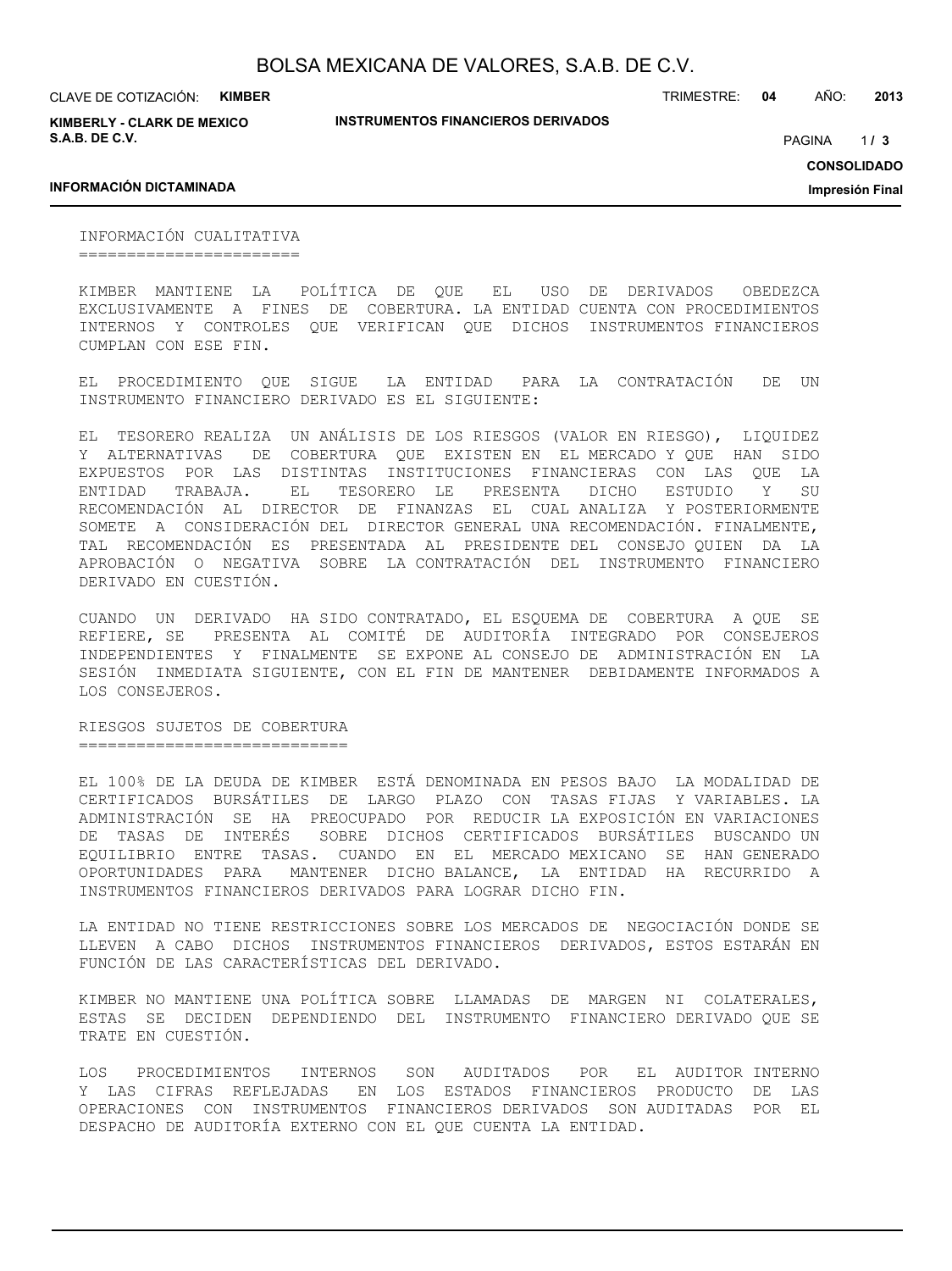CLAVE DE COTIZACIÓN: **KIMBER**

**KIMBERLY - CLARK DE MEXICO S.A.B. DE C.V.**

**INSTRUMENTOS FINANCIEROS DERIVADOS**

TRIMESTRE: **04** AÑO: **2013**

 $213$ PAGINA **/ 3**

**CONSOLIDADO**

**Impresión Final**

#### **INFORMACIÓN DICTAMINADA**

SWAP DE TASAS DE INTERÉS POR CRÉDITOS EN MONEDA NACIONAL ========================================================

AL 31 DE DICIEMBRE DE 2013, KIMBER TIENE FINANCIAMIENTOS EN CERTIFICADOS BURSÁTILES POR \$12,500 MILLONES DE PESOS. DE DICHO TOTAL, \$7,050 ESTÁN CONTRATADOS A TASA VARIABLE.

CON LA FINALIDAD DE REDUCIR EL RIESGO EN LAS VARIACIONES EN TASAS DE INTERÉS EL 9 DE JULIO DE 2007 SE REALIZÓ CON EL BANCO NACIONAL DE MÉXICO, S.A. UN CONTRATO DE INTERCAMBIO DE TASAS DE INTERÉS POR UN MONTO DE \$1,500 MILLONES DE PESOS PARA CONVERTIR EL PERFIL DE PAGO DE INTERÉS VARIABLE A TASA FIJA DE 8.01% ANUAL Y CON VENCIMIENTOS MENSUALES. LA FECHA DE VENCIMIENTO DE ESTE CONTRATO ES EL 26 DE JUNIO DE 2017. ESTOS 1,500 MILLONES FORMAN PARTE DE UNA EMISIÓN DE CERTIFICADOS BURSÁTILES POR 2,500 MILLONES EMITIDOS EN 2007, LOS CUALES PAGAN INTERESES A TIIE – 10 PUNTOS BASE.

DEBIDO A QUE TANTO EL IMPORTE COMO LOS VENCIMIENTOS DEL CAPITAL Y LOS PAGOS DE INTERÉS SON IGUALES A LA PORCIÓN DEL CRÉDITO, SE DESIGNÓ A ESTE CONTRATO COMO INSTRUMENTO DE COBERTURA DE FLUJOS DE EFECTIVO.

KIMBER HA MANTENIDO LA POLÍTICA DE USAR A LA MISMA INSTITUCIÓN FINANCIERA CON LA QUE SE CONTRATA EL INSTRUMENTO FINANCIERO DERIVADO COMO AGENTE DE CÁLCULO O VALUADOR, EN ESE SENTIDO LA ENTIDAD RECIBE INFORMACIÓN MENSUAL SOBRE EL VALOR RAZONABLE DE DICHO INSTRUMENTO.

INFORMACIÓN DE RIESGOS EN EL USO DE DERIVADOS E INFORMACIÓN CUANTITATIVA ========================================================================

LA ENTIDAD CUENTA CON RECURSOS PROPIOS Y LÍNEAS DE CRÉDITO NO COMPROMETIDAS CON DIVERSAS INSTITUCIONES FINANCIERAS LAS CUALES PUDIERA ACCESAR PARA ATENDER CUALQUIER NECESIDAD DERIVADA DE REQUERIMIENTOS POR EL USO DE DERIVADOS. AL 31 DE DICIEMBRE DE 2013, LA POSICIÓN DE EFECTIVO ES DE \$5,390 MILLONES DE PESOS.

A LA FECHA DE ESTE REPORTE NO SE HA IDENTIFICADO NINGÚN RIESGO O CONTINGENCIA FUTURA EN LA POSICIÓN DEL INSTRUMENTO FINANCIERO DERIVADO, DE LA MISMA MANERA NO EXISTE NINGUNA EVENTUALIDAD O CAMBIO EN EL VALOR DEL SUBYACENTE QUE IMPLIQUE QUE EL USO DEL DERIVADO ACTUALMENTE CONTRATADO DIFIERA DEL ORIGINALMENTE CONTRATADO NI QUE IMPLIQUE LA PÉRDIDA PARCIAL O TOTAL DE LA COBERTURA, POR LO TANTO, SE ESTIMA NO ASUMIR NUEVAS OBLIGACIONES CON RELACIÓN A ESTE DERIVADO.

EL VALOR RAZONABLE DE ESTE CONTRATO ES UN PASIVO A LARGO PLAZO POR \$160.1 MILLONES DE PESOS Y LA CONTRAPARTIDA NETA DE IMPUESTOS SE PRESENTA COMO PARTE DE OTROS RESULTADOS INTEGRALES EN EL CAPITAL CONTABLE. DURANTE 2013 SE RECONOCIÓ UN EFECTO DESFAVORABLE EN LOS RESULTADOS DEL PERIODO POR \$57.3 MILLONES DE PESOS.

DURANTE EL TRIMESTRE, NO SE VENCIÓ NI SE CERRÓ NINGÚN INSTRUMENTO FINANCIERO DERIVADO. DE LA MISMA MANERA, NINGUNA LLAMADA DE MARGEN FUE RECIBIDA DURANTE DICHO PERIODO.